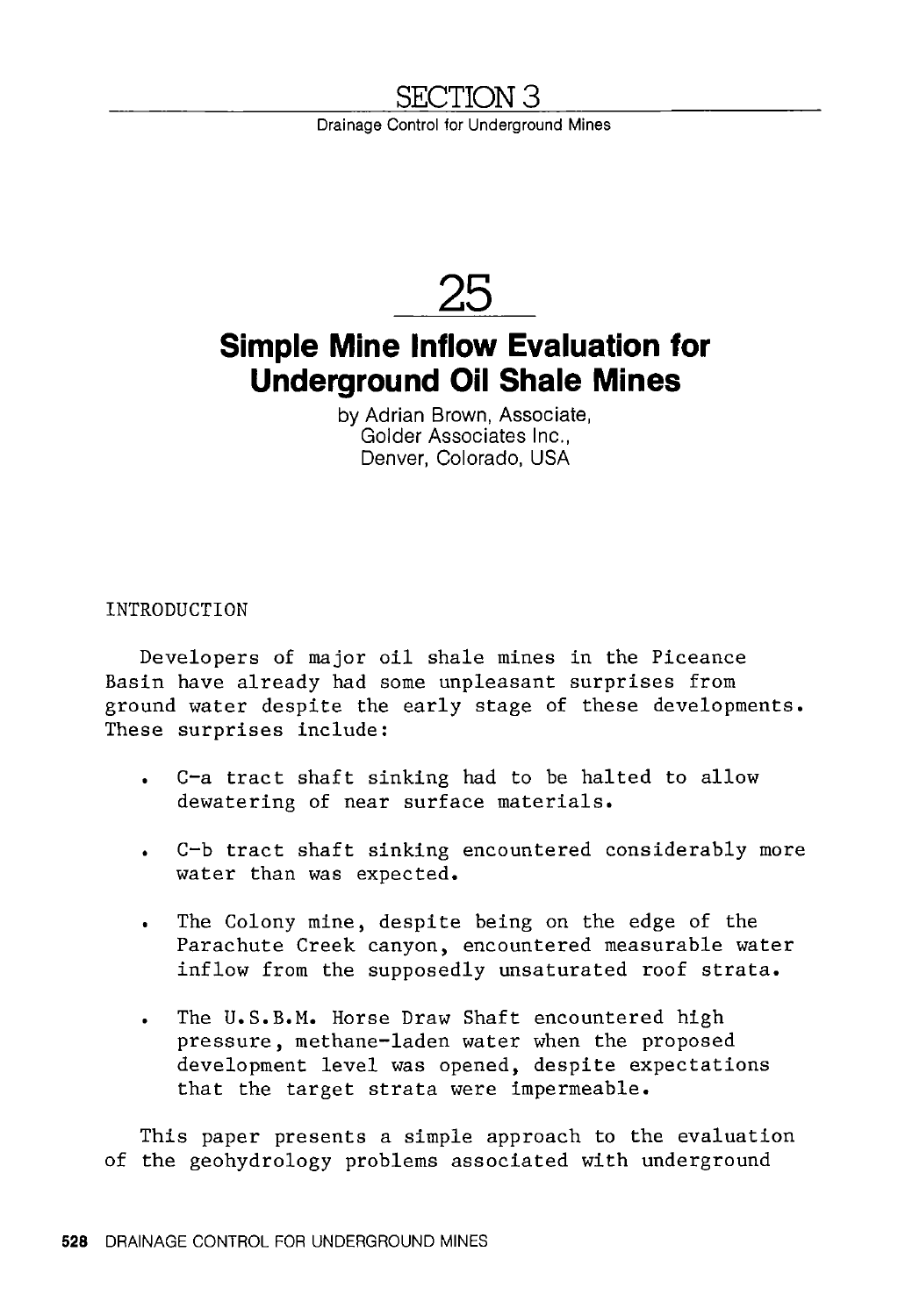oil shale mines. The basic analytical tools are presented, followed by a typical geohydrology model for an oil shale mining area. These are used to illustrate simple methods These are used to illustrate simple methods of computation of shaft inflows, shaft dewatering, mine inflows and ground water impacts of mining. After looking at the uncertainties associated with the results, some conclusions are drawn about mine geohydrology evaluations in this type of geological system.

#### ANALYTICAL TOOLS

There are a vast number of ways which geohydrology analyses can be performed. They can in general be characterized as:

```
i. Simple and Cheap, or 
ii. Complex and Expensive
```
As a general rule, mining hydrology should be performed with the first type of approach, for two reasons. First the required accuracy of analyses of mining hydrological systems is usually not high; an order of magnitude estimate is often all that is needed for inflows or impacts. Second, the available accuracy of information  $-$  geology and parameters is usually not high, and thus it is inappropriate to use highly accurate analytical methods to compute results.

There are three main analytical tools which I use for mine hydrology analyses.

Darcy's Law

Darcy (1) had the great insight that the volumetric rate of flow of a fluid through a porous medium was proportional to the head gradient in the medium (i) and the area through which flow is taking place, (A), or

 $(1)$   $Q = k i A$ 

where the constant of proportionality (k) is defined as the hydraulic conductivity. This is the fundamental relationship for mine geohydrologists. It is not always true (the relation is not always linear) but it always produces an upper bound to mine inflow and environmental impacts.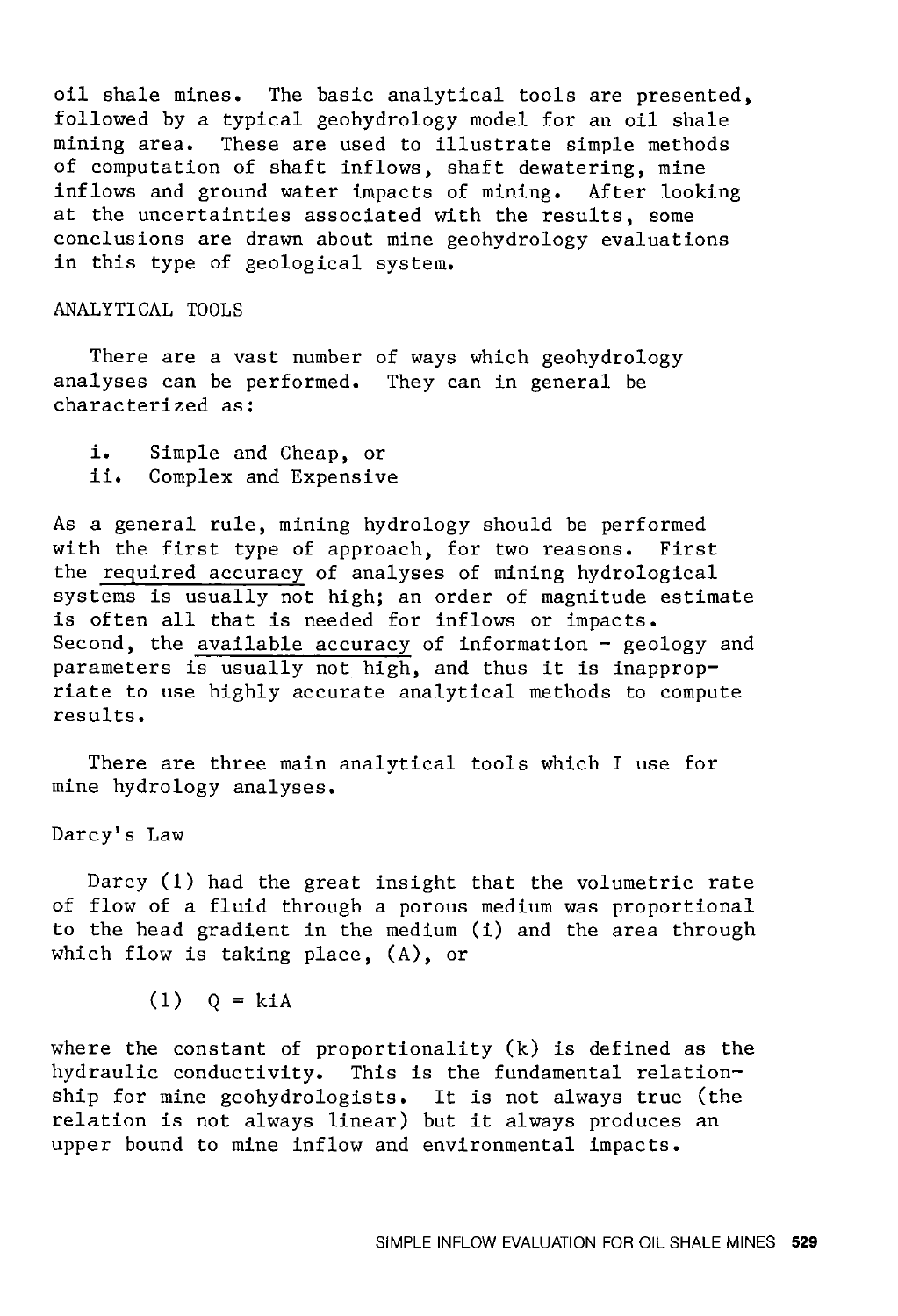The Well Equation

Theis (2) performed an analysis of flow to a well in an infinite, homogeneous, compressible confined aquifer, and produced the classic well equation solution

$$
(2a) \qquad D = \frac{Q}{4\pi Lk} \ W(u)
$$

where  $D = drawdown$ 

 $Q = f$ low to the well

 $L =$  thickness of the formation being dewatered

k hydraulic conductivity

$$
W(u) = well function
$$

$$
u = \frac{r^2 s_s}{4kt}
$$

 $r =$  radius at which drawdown is desired

 $S_S$  = specific storage

 $k = hydraulic conductivity$ 

 $t = elapped time$ 

Values of W(u) are given as a function of u in Table I. This equation is very usable in this form, but it is also convenient when quoted in an approximate steady state form  $(3)$ :

$$
(2b) \qquad D = \frac{Q \ln(R/r)}{2\pi L k}
$$

where  $R \div r$ ,  $\frac{4kt}{2} + 1 =$  effective radius of influence

$$
r_{W}
$$
 = radius of the well (or mine) and other symbols are as above.

This has the great attraction that it is readily computable using a programmable calculator, and the involvement of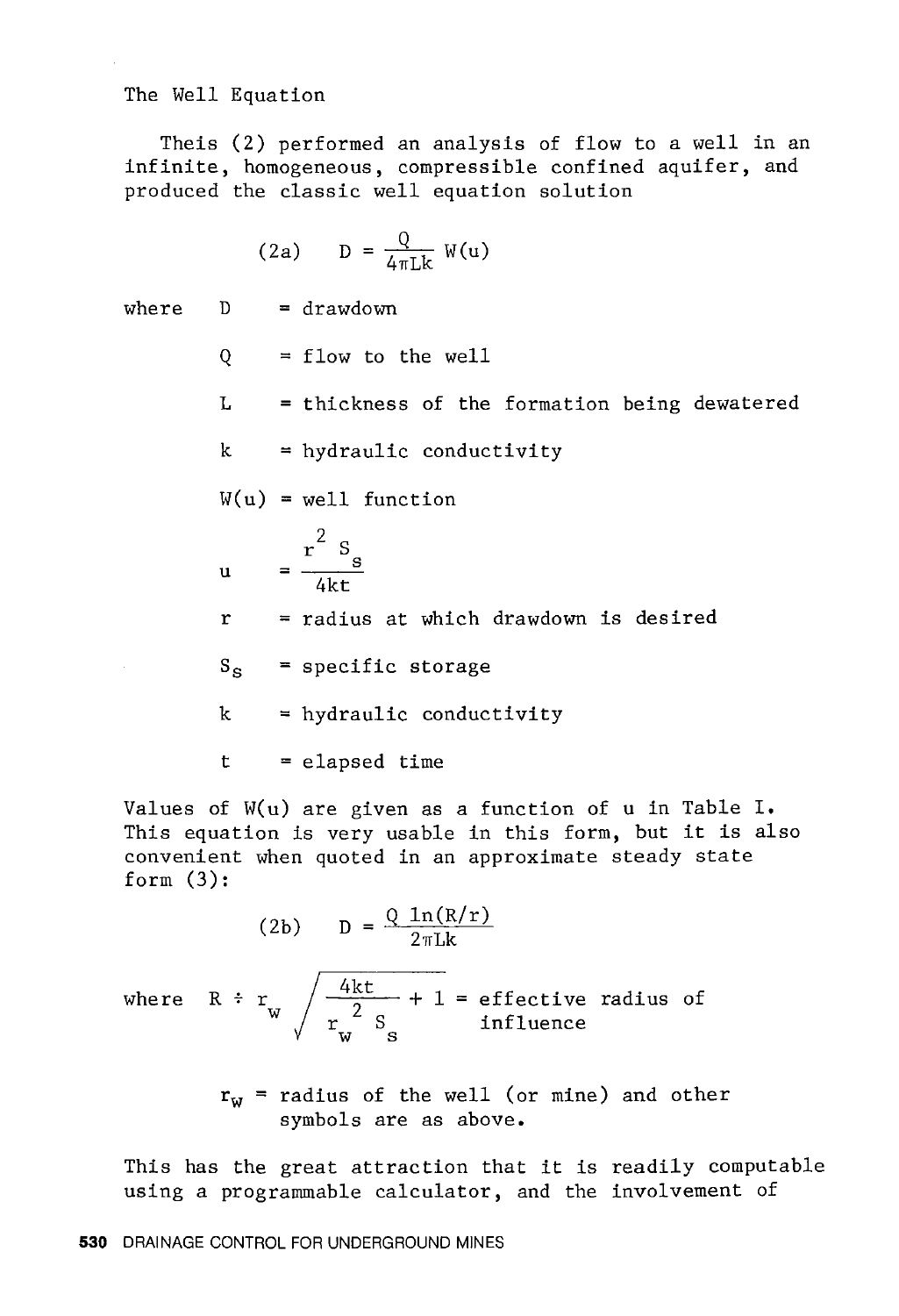### TABLE I

VALUES OF  $W(u)$ 

| $\sqrt{u}$ or $u_{xy}$<br>N | $N \times 10^{-10}$ $N \times 10^{-9}$ $N \times 10^{-8}$ $N \times 10^{-7}$ $N \times 10^{-6}$ $N \times 10^{-5}$ $N \times 10^{-4}$ $N \times 10^{-3}$ $N \times 10^{-2}$ $N \times 10^{-1}$ |         |         |         |         |         |        |        |        |        | N         |
|-----------------------------|------------------------------------------------------------------------------------------------------------------------------------------------------------------------------------------------|---------|---------|---------|---------|---------|--------|--------|--------|--------|-----------|
| 1.0                         | 22.4486                                                                                                                                                                                        | 20 1460 | 17.8435 | 15.5409 | 13.2383 | 10.9357 | 8.6332 | 6.3315 | 4.0379 | 1.8229 | 0.2194    |
| 1.5                         | 22.0432                                                                                                                                                                                        | 19.7406 | 17.4380 | 15.1354 | 12.8328 | 10.5303 | 8.2278 | 5.9266 | 3.6374 | 1.4645 | 0.1000    |
| 2.0                         | 21.7555                                                                                                                                                                                        | 19.4529 | 17.1503 | 14.8477 | 12.5451 | 10.2426 | 7.9402 | 5.6394 | 3.3547 | 1.2227 | 0.04890   |
| 2.5                         | 21.5323                                                                                                                                                                                        | 19.2298 | 16.9272 | 14.6246 | 12.3220 | 10.0194 | 7.7172 | 5.4167 | 3.1365 | 1.0443 | 0.02491   |
| 3.0                         | 21.3500                                                                                                                                                                                        | 19.0474 | 16.7449 | 14.4423 | 12.1397 | 9.8371  | 7.5348 | 5.2349 | 2.9591 | 0.9057 | 0.01305   |
| 3.5                         | 21.1959                                                                                                                                                                                        | 18.8933 | 16.5907 | 14.2881 | 11.9855 | 9.6830  | 7.3807 | 5.0813 | 2.8099 | 0.7942 | 0.006970  |
| 4.0                         | 21.0623                                                                                                                                                                                        | 18.7598 | 16.4572 | 14.1546 | 11.8520 | 9.5495  | 7.2472 | 4.9482 | 2.6813 | 0.7024 | 0.003779  |
| 4.5                         | 20.9446                                                                                                                                                                                        | 18.6420 | 16.3394 | 14.0368 | 11.7342 | 9.4317  | 7.1295 | 4.8310 | 2.5684 | 0.6253 | 0.002073  |
| 5.0                         | 20.8392                                                                                                                                                                                        | 18.5366 | 16.2340 | 13.9314 | 11.6280 | 9.3263  | 7.0242 | 4.7261 | 2.4679 | 0.5598 | 0.001148  |
| 5.5                         | 20.7439                                                                                                                                                                                        | 18.4413 | 16.1387 | 13.8361 | 11.5330 | 9.2310  | 6.9289 | 4.6313 | 2.3775 | 0.5034 | 0.0006409 |
| 6.0                         | 20.6569                                                                                                                                                                                        | 18.3543 | 16.0517 | 13.7491 | 11.4465 | 9.1440  | 6.8420 | 4.5448 | 2.2953 | 0.4544 | 0.0003601 |
| 6.5                         | 20.5768                                                                                                                                                                                        | 18.2742 | 15.9717 | 13.6691 | 11.3665 | 9.0640  | 6.7620 | 4.4652 | 2.2201 | 0.4115 | 0.0002034 |
| 7.0                         | 20.5027                                                                                                                                                                                        | 18.2001 | 15.8976 | 13.5950 | 11.2924 | 8.9899  | 6.6879 | 4.3916 | 2.1508 | 0.3738 | 0.0001155 |
| 7.5                         | 20.4337                                                                                                                                                                                        | 18.1311 | 15.8280 | 13.5260 | 11.2234 | 8.9209  | 6.6190 | 4.3231 | 2.0867 | 0.3403 | 0.0000658 |
| 8.0                         | 20.3692                                                                                                                                                                                        | 18.0666 | 15.7640 | 13.4614 | 11.1589 | 8.8563  | 6.5545 | 4.2591 | 2.0269 | 0.3106 | 0.0000376 |
| 8.5                         | 20.3086                                                                                                                                                                                        | 18.0060 | 15.7034 | 13.4008 | 11.0982 | 8.7957  | 6.4939 | 4.1990 | 1.9711 | 0.2840 | 0.0000216 |
| 9.0                         | 20.2514                                                                                                                                                                                        | 17.9488 | 15.6462 | 13.3437 | 11.0411 | 8.7386  | 6.4368 | 4.1423 | 1.9187 | 0.2602 | 0.0000124 |
| 9.5                         | 20.1973                                                                                                                                                                                        | 17.8948 | 15.5922 | 13.2896 | 10.9870 | 86845   | 6.3828 | 4.0887 | 18695  | 0.2387 | 0.0000071 |

TABLE II

VALUES OF  $K_0(r/B)$ .

| N   | $r/B = N \times 10^{-3}$ | $N \times 10^{-2}$ | $N \times 10^{-1}$ | N      |
|-----|--------------------------|--------------------|--------------------|--------|
| 1.0 | 7.0237                   | 4.7212             | 2.4271             | 0.4210 |
| 1.5 | 6.6182                   | 4.3159             | 2.0300             | 0.2138 |
| 2.0 | 6.3305                   | 4.0285             | 1.7527             | 0.1139 |
| 2.5 | 6.1074                   | 3.8056             | 1.5415             | 0.0623 |
| 3.0 | 5.9251                   | 3.6235             | 1.3725             | 0.0347 |
| 3.5 | 5.7709                   | 3.4697             | 1.2327             | 0.0196 |
| 4.0 | 5.6374                   | 3.3365             | 1.1145             | 0.0112 |
| 4.5 | 5.5196                   | 3.2192             | 1.0129             | 0.0064 |
| 5.0 | 5.4143                   | 3.1142             | 0.9244             | 0.0037 |
| 5.5 | 5.3190                   | 3.0195             | 0.8466             |        |
| 6.0 | 5.2320                   | 2.9329             | 0.7775             | 0.0012 |
| 6.5 | 5.1520                   | 2.8534             | 0.7159             |        |
| 7.0 | 5.0779                   | 2.7798             | 0.6605             | 0.0004 |
| 7.5 | 5.0089                   | 2.7114             | 0.6106             |        |
| 8.0 | 4.9443                   | 2.6475             | 0.5653             |        |
| 8.5 | 4.8837                   | 2.5875             | 0.5242             |        |
| 9.0 | 4.8266                   | 2.5310             | 0.4867             |        |
| 9.5 | 4.7725                   | 2.4776             | 0.4524             |        |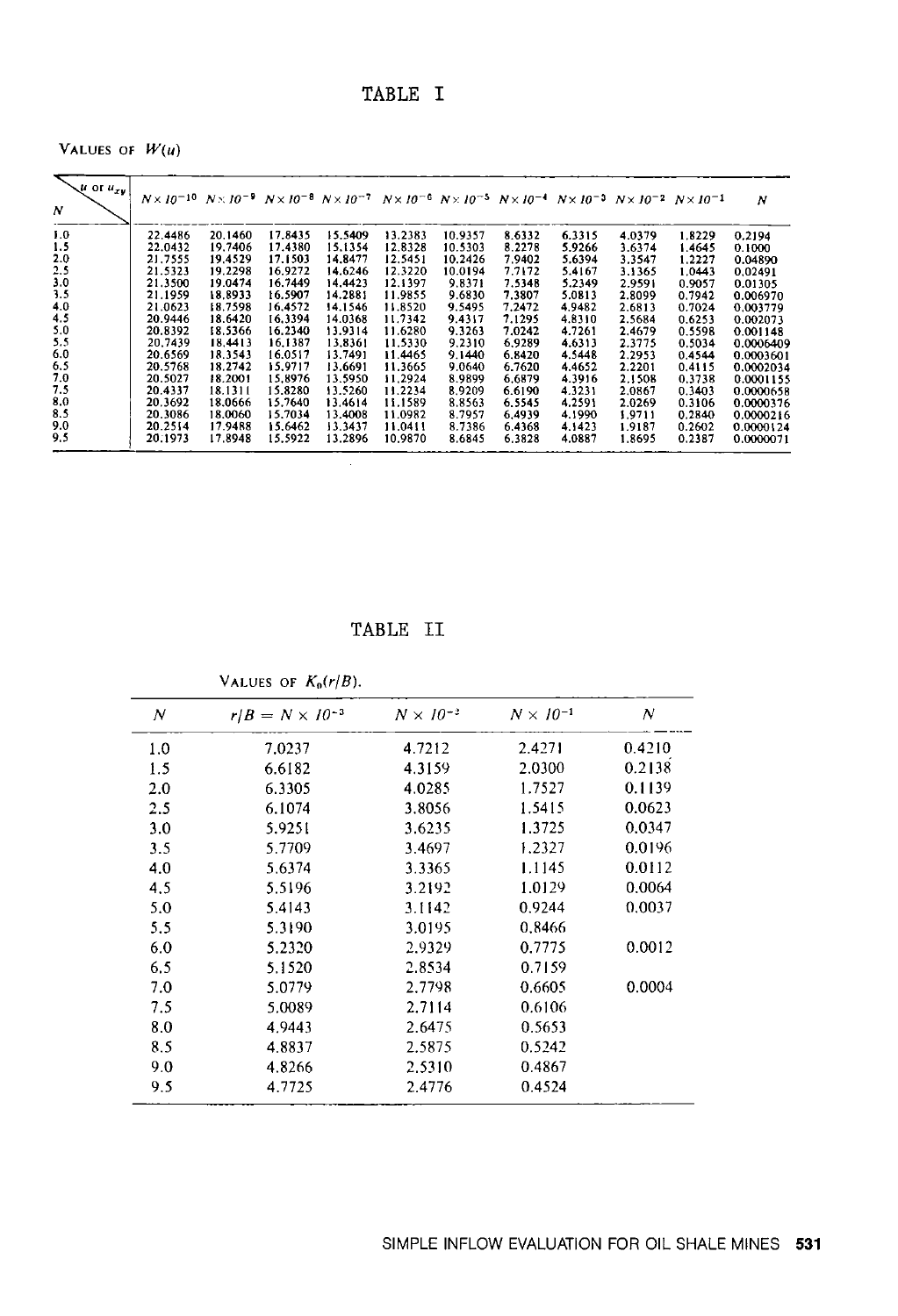each parameter is clear. The degree of approximation is small. Unlike the Theis form, it is valid for finite sized wells (or mines).

Steady State Leaky Aquifer Equation

Hantush and Jacob (4) presented the solution to the problem of flow to a well and its associated drawdown when the aquifer being pumped is overlain by a leaky layer. The leakage reduces the spread-out of the drawdown effect, and increases the flow to the well slightly. Unlike the nonleaky case, it also reaches steady state, when all water influent to the well is provided by leakage through the leaky layer. At steady state, the equation is given by:

$$
(3a) \qquad D = \frac{Q}{2\pi Lk} K_0(r/B)
$$

where  $D = drawdown$ 

 $0 = f$ low

 $L =$  thickness of aquifer

 $k =$  horizontal hydraulic conductivity

 $K_0$  = Modified Bessel Function

 $r =$  radius

 $B = \sqrt{k L L'/k'}$ 

 $k'$  = vertical hydraulic conductivity of leaky layer

 $L'$  = thickness of leaky layer

The relationship between  $K_0(r/B)$  and r/B is given in Table II. An approximate steady state form is possible (5) which is comparable with equation 2(b).

$$
(3b) \qquad D = \frac{Q \ln(R/r)}{2\pi Lk}
$$

where  $R =$  effective radius of influence of drawdown and other symbols are the same. The relation for R as a function of  $r_w$  and B is given in Figure 1. This equation is especially useful for computing environmental impacts. Note that it is an upper bound for flows, but a lower bound for impacts.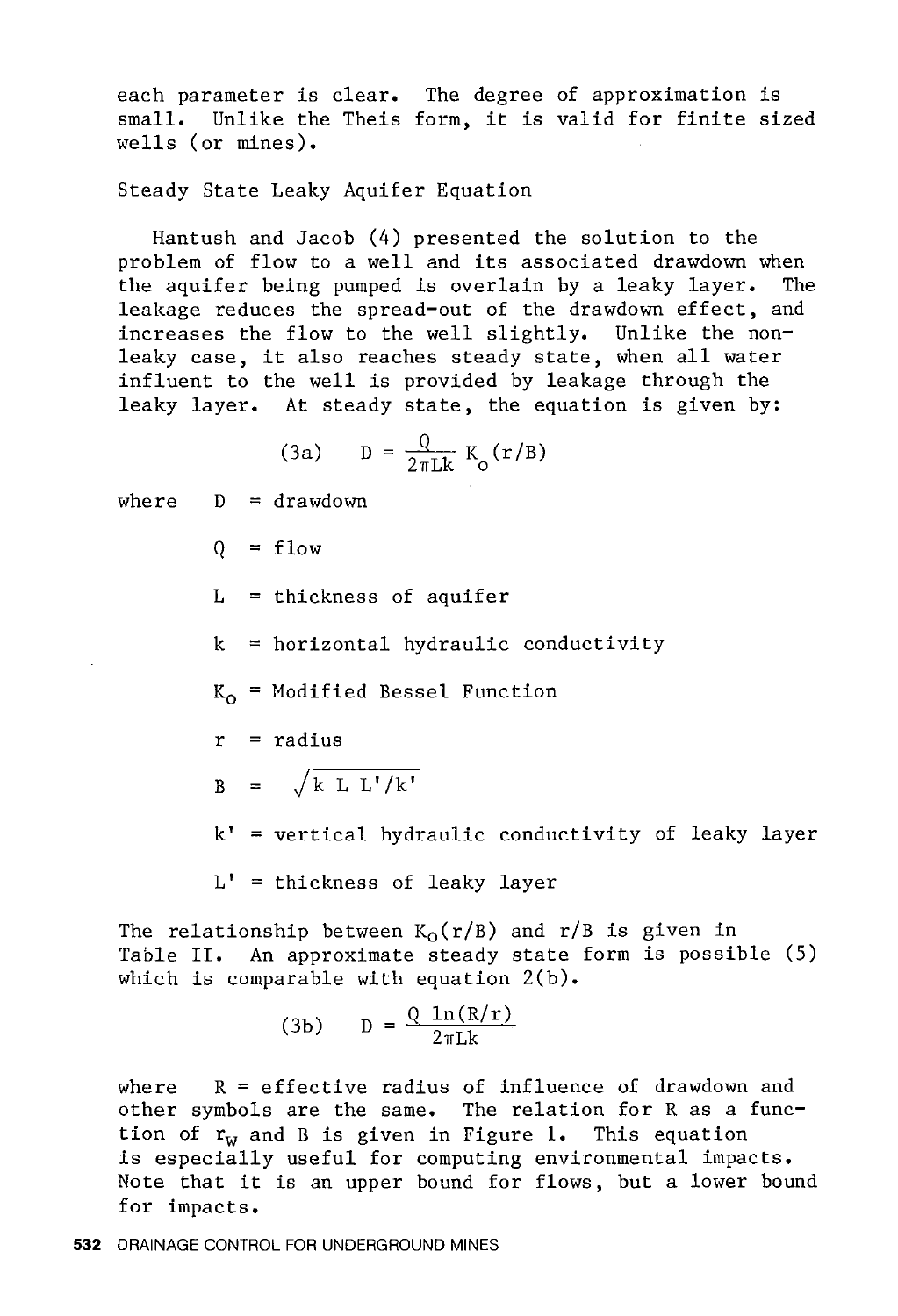



Figure 1 - Radius of Influence For A Leaky Aquifer (Approx.)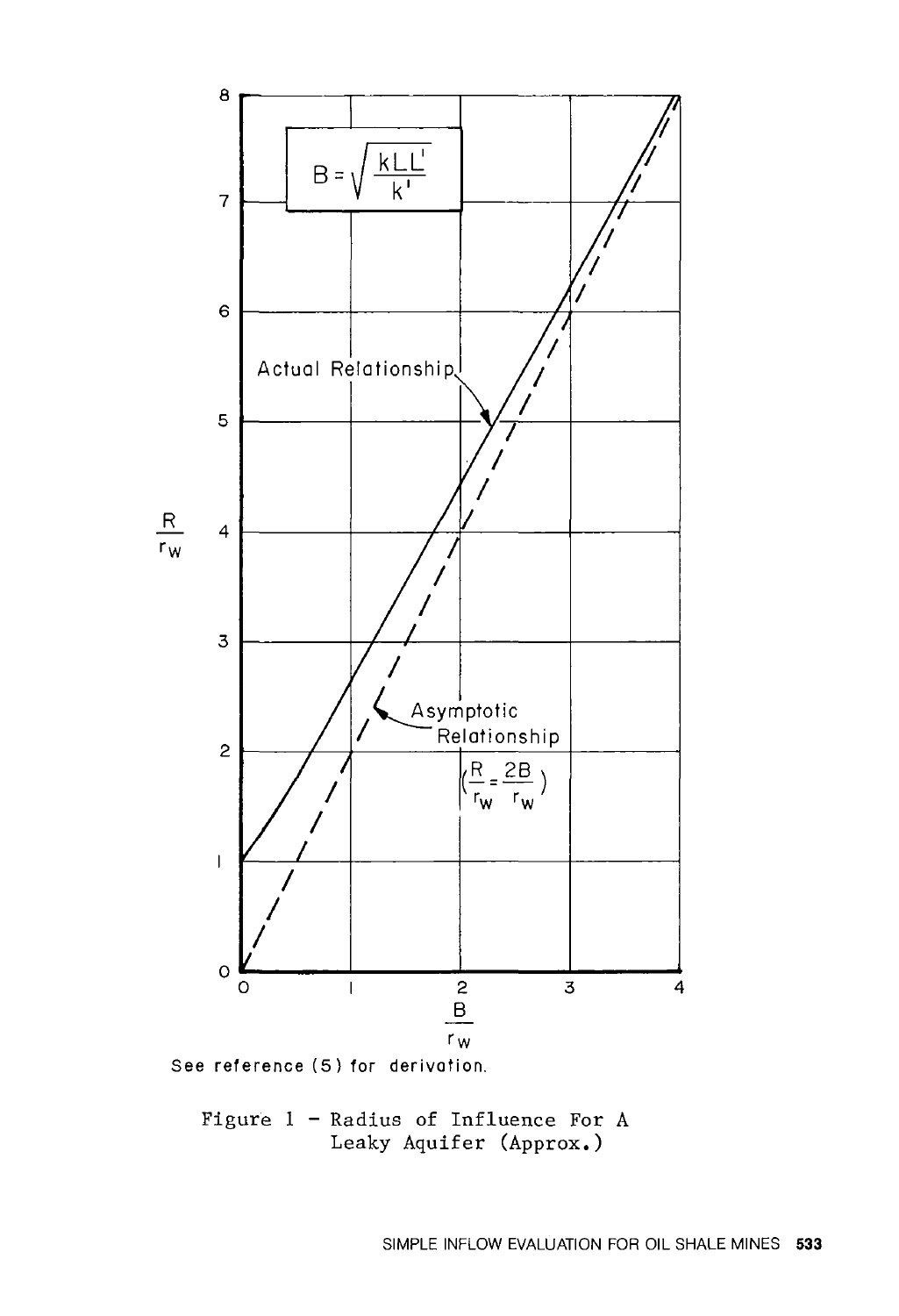These then are the three fundamental tools. There are a vast array of other useful relationships and methods of analysis, but it is possible to perform most oil shale mining hydrology work with these.

THE GEOHYDROLOGY MODEL

Geology

The site chosen for presentation in this paper is in the Piceance Creek Basin of Northwest Colorado, just to the South of Piceance Creek (Figure 2). The typical geological column in the area is given in Figure 3. This comprises, from the surface,

- i. The Uinta Sandstone. This is a fine to medium sandstone, extensively fractured, of late Eocene age. It was deposited in lacustrine to fluviatile environments.
- ii. The Parachute Creek Member of the Green River Formation. This is a white to grey varved dolomintic limestone with varying amounts of kerogen intimately mixed with the matrix. The kerogen is a wax-like organic compound which decomposes to an oil like substance when heated. Sodium anhydrite minerals also occur in varying amounts.
- iii. The Garden Gulch Member of the Green River Formation. This is a dark, finely laminated shale and dolomintic limestone, generally barren of kerogen.

All strata are flat bedded, except in the extreme north of the basin. Fracturing is in general slight, but bedding fractures are common. There is little evidence of deep seated fault activity in the basin. The Mahogany Zone is a particularly rich oil shale layer, and is shown shaded in Figure 3. It is considered to be the target of mining for the present paper, and it is also assumed that mining will be by room-and-pillar methods. (Note that other methods of mining can be, and are being, considered.)

#### Geohydrology

Once the geology has been determined it is necessary to assign the needed geohydrologic parameters to the various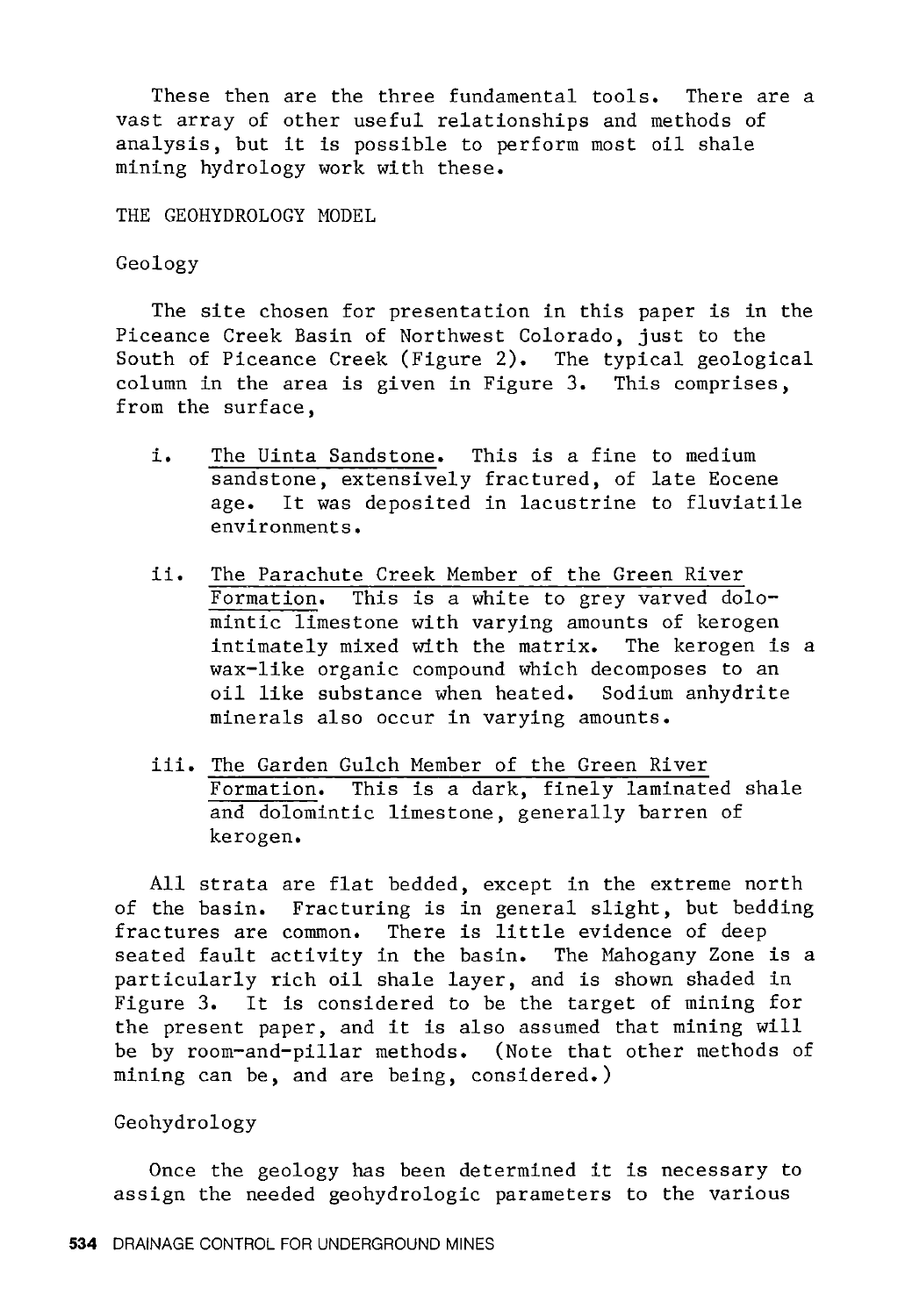

Figure  $2 -$  Location Plan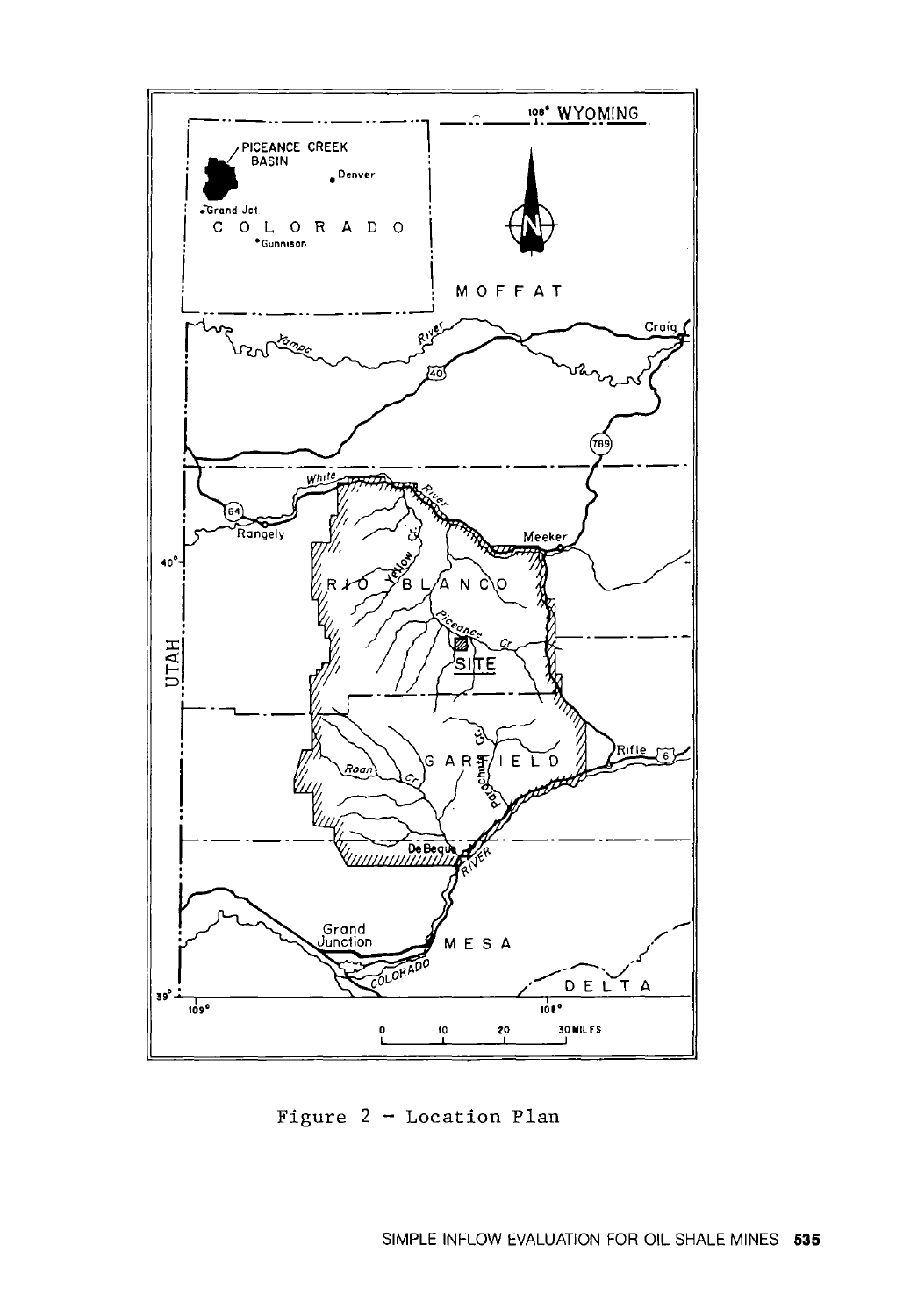| <b>GEOLOGIC</b><br>UNIT                                            |                                                 | MATERIAL<br><b>TYPE</b>                          | <b>FEATURE</b><br>DESCRIPTION                                                             | <b>ELEVATION</b><br>(feet above<br>Meon Sea Level)            | DEPTH<br>(1e e)                      |
|--------------------------------------------------------------------|-------------------------------------------------|--------------------------------------------------|-------------------------------------------------------------------------------------------|---------------------------------------------------------------|--------------------------------------|
|                                                                    |                                                 |                                                  | Ground Surface <sub>1</sub>                                                               | 6740                                                          | O                                    |
| UINTA<br>FORMATION                                                 |                                                 | andstone<br>$\omega$                             | Water Table $-$<br>Uinta<br>Sandstone                                                     | $6410 -$                                                      | 330                                  |
|                                                                    |                                                 |                                                  |                                                                                           | 5820 <sup>-</sup>                                             | 920                                  |
| z<br>$\circ$<br>RMATI<br>$\circ$<br>LL.<br>$\alpha$<br>ш<br>$\geq$ | œ<br>ш<br>$\bf{m}$<br>MEM<br>CREEK<br>PARACHUTE | Maristone<br>shq<br>$\overline{5}$<br>Kerogenous | Α<br>Groove-<br><i>הרידו הראויירו</i><br><sub>מ</sub> ל Mahogany (א<br>222<br>B<br>Groove | -5490—<br>$5460 \, \pi$<br>دجوا بيتما<br>$-5410$<br>$-5310 -$ | $-1250$<br>-1280<br>1330 کنگ<br>1430 |
| $\overline{\alpha}$                                                |                                                 |                                                  |                                                                                           |                                                               |                                      |
|                                                                    |                                                 |                                                  |                                                                                           | $4630 -$                                                      | 2110                                 |
| z<br>Щ                                                             |                                                 |                                                  | R-4 Zone                                                                                  | -4500-                                                        | 2240                                 |
| ш<br>$\alpha$                                                      |                                                 |                                                  | -Blue Marker <sup>.</sup>                                                                 | 4200 <sup>.</sup>                                             | 2540                                 |
| O                                                                  | GARDEN<br>GULCH<br>MEMBER                       |                                                  |                                                                                           |                                                               |                                      |

Source: Brown et al, Ref.(6)

Figure 3 - Geology Model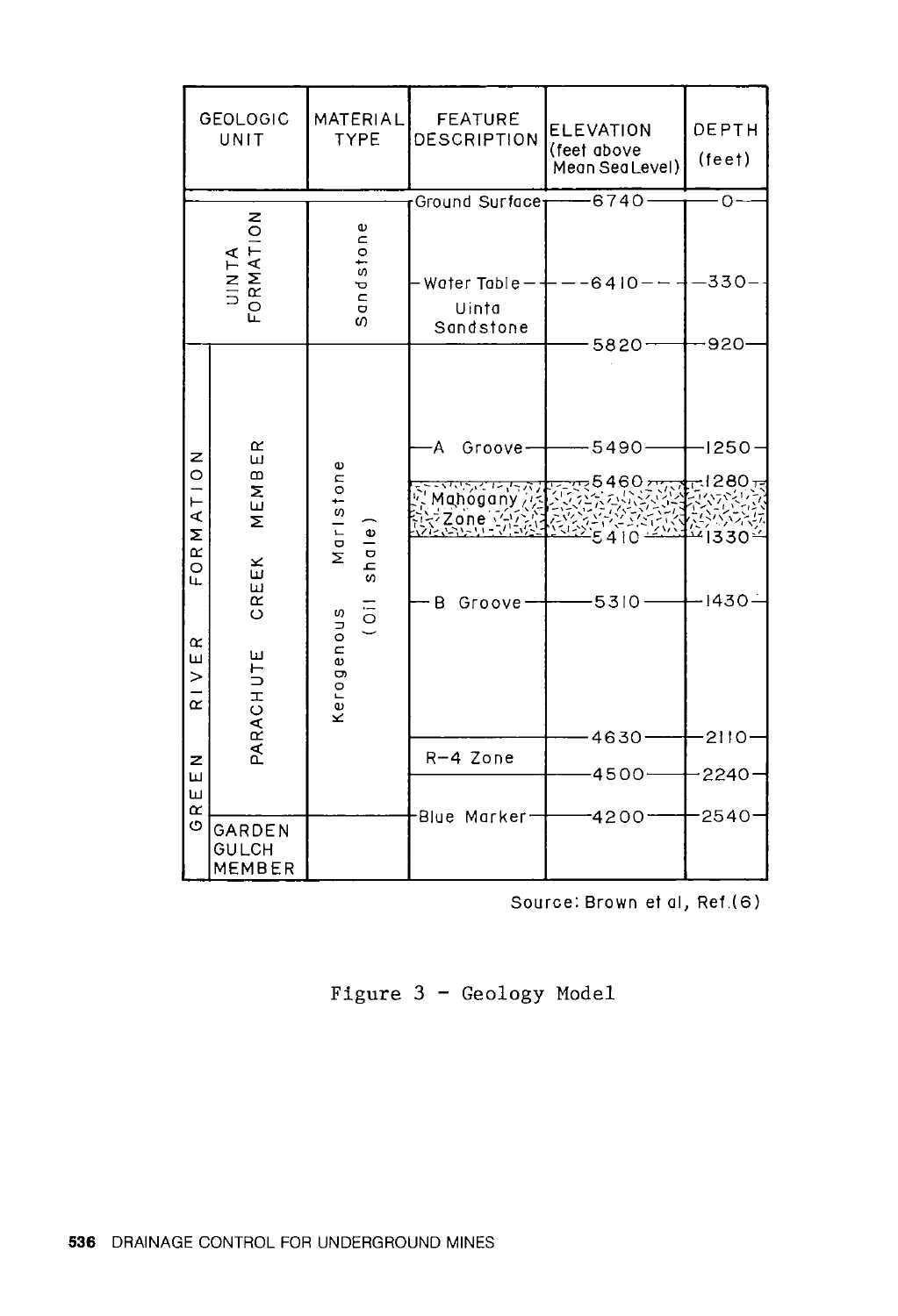geological units. Four fundamental parameters are of relevance in this case, as follows:

#### i. Horizontal Hydraulic Conductivity

This parameter relates primarily to the ability of the unit to transmit water along the bedding direction. In this particular model horizontal hydraulic conductivity is assumed to be isotropic.

#### ii. Vertical Hydraulic Conductivity

This parameter relates to the ability of the unit to transmit water across the bedding plane direction - i.e. roughly vertically.

#### iii. Drainable Porosity

This parameter indicates how much water is available if a section of the unit de-saturates.

#### iv. Specific Storage

This parameter determines the amount of water which is released from a unit volume of rock when the water pressure is lowered by a unit of head. It is related to the compressibility of the rock.

Figure 4 shows the best estimates of each of the parameters for the geological units shown in Figure 3. The data is taken from a report by the Author and others (6). It should be noted in passing that a consistent set of units is used. I happen to have chosen the following set:

| Length $-$ Feet |          |
|-----------------|----------|
| Time            | - Days   |
| Mass            | - Pounds |

Using this set of units, flows come out as cubic feet per day, which can be converted as required. The important factor is that the units be consistent, as all the formulae presented in this paper are for consistent units. For the reader more used to oil field units, 1 foot per day is equal to 350 millidarcy (approximately). The testing with which the values in Figure 4 have been obtained is described in detail elsewhere. I have chosen to concentrate in this paper on the use of the data.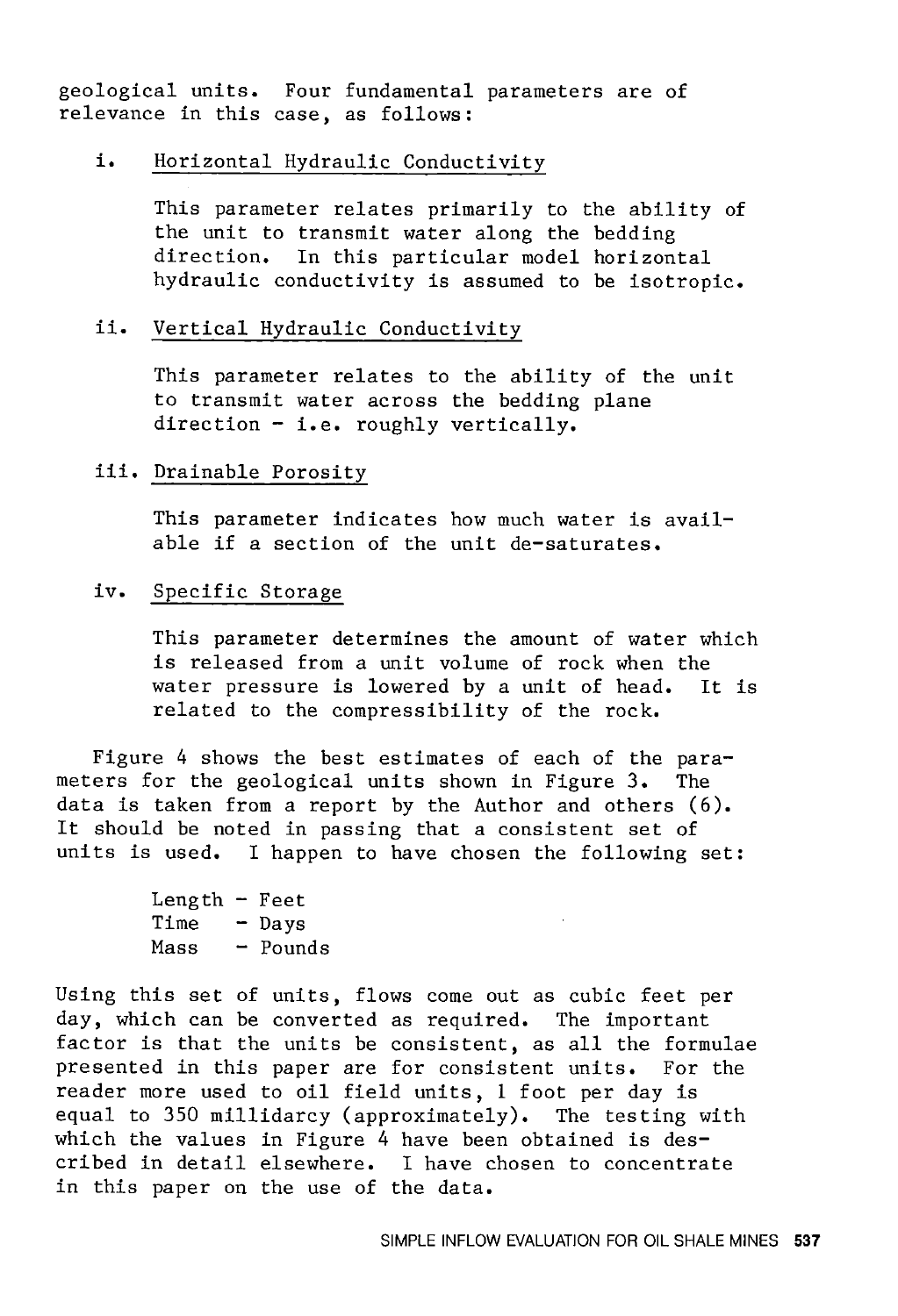|                              |                                         |                                      |                              | HYDRAULIC                              | CONDUCTIVITY                  |                                  |                                                             |
|------------------------------|-----------------------------------------|--------------------------------------|------------------------------|----------------------------------------|-------------------------------|----------------------------------|-------------------------------------------------------------|
| <b>GEOLOGIC</b><br>UNIT      |                                         | <b>FEATURE</b><br><b>DESCRIPTION</b> | $($ fee $\dagger$ $)$        | DEPTH NORIZONTAL<br>l(feet per<br>day) | VERTICAL<br>(feet per<br>day) | DRAINABLE<br>POROSITY            | <b>SPECIFIC</b><br><b>STORAGE</b><br>(feet <sup>- I</sup> ) |
|                              |                                         | Ground Surface                       | ٠O                           |                                        |                               |                                  |                                                             |
|                              | UINTA<br>FORMATION                      | Water Table.                         | -330                         |                                        |                               |                                  |                                                             |
|                              |                                         | Uinta<br>Sandstone                   | 920                          | .093                                   | 03.                           |                                  | $3x10^{-7}$                                                 |
|                              |                                         |                                      |                              | .005                                   | 7003                          |                                  | $3x10^{-7}$                                                 |
| z<br>$\circ$                 | ER<br>MEMB                              | A Groove-<br>Mahogany-               | $-1020$<br>-1250-<br>$-1280$ | .411                                   | 800.                          | Ō2                               | $3x10^{-7}$                                                 |
| MATI                         |                                         | Morker                               |                              |                                        | .033                          | .0003                            | Õ۱                                                          |
| $\frac{\alpha}{\alpha}$<br>щ | CREEK                                   | в<br>Groove-                         | -1330<br>-1430               | .586                                   | 058                           | O2°                              | $3x10^{-7}$                                                 |
| œ<br>ш<br>><br>$\alpha$      | PARACHUTE                               | Horizon X-                           | $-1480$                      | .077                                   | 008                           | ΩĪ                               | $-3 \times 10$                                              |
| z<br>ш                       |                                         | $R-4$ Zone                           | $2110-$<br>2240              |                                        |                               |                                  |                                                             |
| ш<br>œ                       |                                         | Blue Marker-                         | -2540                        | .063                                   | :ōōĕ;                         | ا OI                             | 3xIO                                                        |
| Ó                            | GARDEN<br><b>GULCH</b><br><b>MEMBER</b> |                                      |                              |                                        |                               | -Assumed Functionally impervious |                                                             |

NOTES:

Not to Scale.

Quality of information for the purposes of this study:

"Based on acceptable test data" **Experiential guess"** 

**HITH** "Estimated or based on poor data"

Source: Brown et at,

Ref. (6)

Figure 4 - Geohydrology Model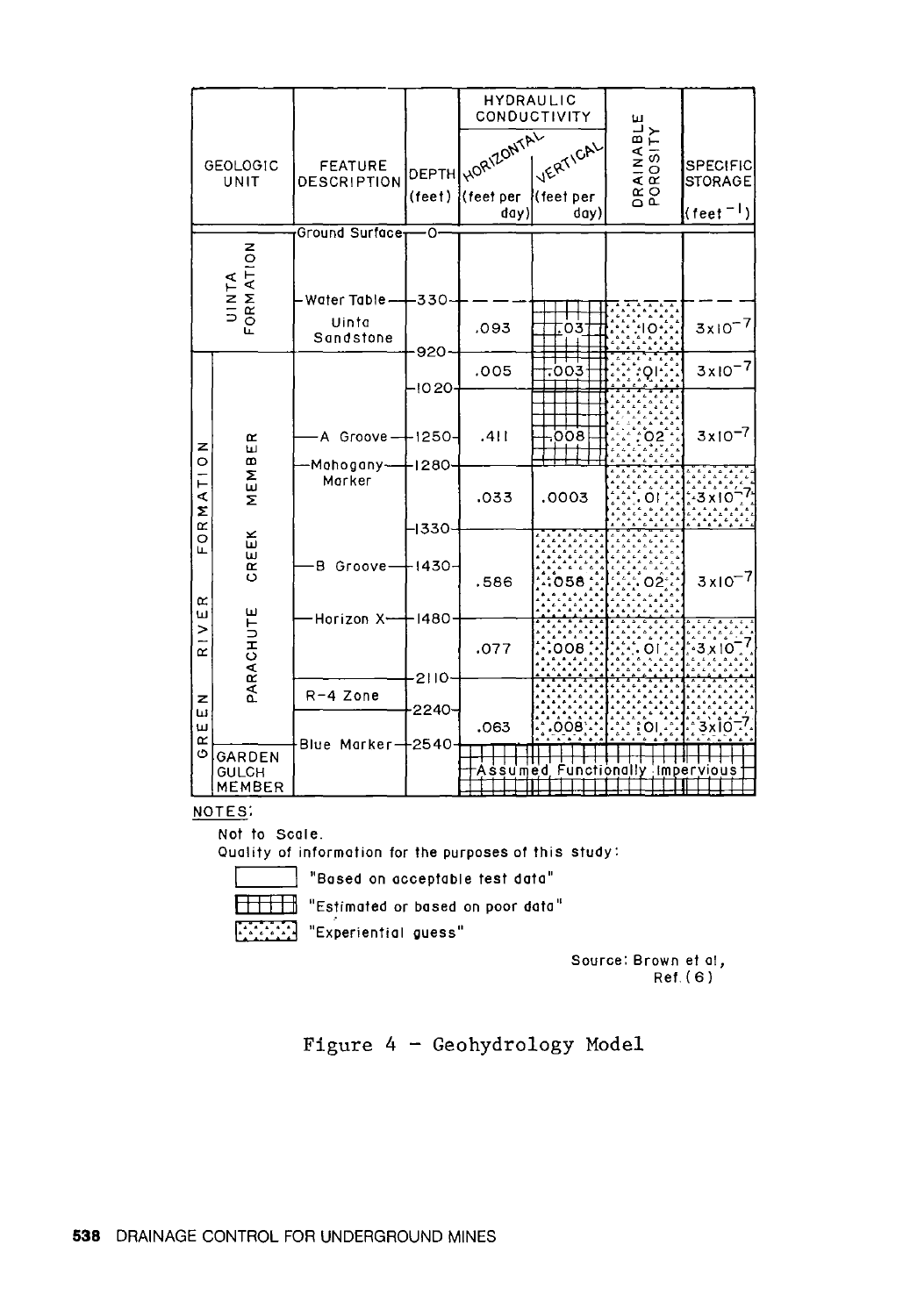#### ANALYSES

We have the geohydrology model, and some analytical tools, so it is now possible to compute some typical inflows and other results. The examples will be taken in order of the development of a mine in the Mahogany Zone, which is about 1,300 feet deep (Figure 3).

Shaft Inflow and Effect

Assume that a 24 foot diameter shaft is to be conventionally sunk without any prior dewatering. A maximum of fifty feet of the shaft is open to the formation at one time, and the shaft lining is fully sealed. What is the inflow likely to be? Shaft advance is assumed to be 5 feet/day.

The shaft constitutes a large diameter well. When the shaft is (say) at the 'B Groove' (Figure 4) the parameters are:

 $L =$  thickness open = 50 feet  $D =$  drawdown = 1430-330 = 1,100 feet k = hydraulic conductivity =  $0.586$  feet/day  $r = "well" radius = 12 feet$  $S_S$  = specific storage = 3 x 10<sup>-7</sup> feet<sup>-1</sup>  $t =$  time that shaft section is open = 5 days (average)

Applying equation 2(b) gives

 $Q = 32,500 \text{ feet}^3/\text{day} = 170 \text{ gallons per minute}$ 

Performing this analysis for the entire shaft gives the result in Figure 5. Inrushes to the shaft might be ten times this amount for short periods.

Shaft Dewatering

The result in Figure 5 suggests that some flow control will be necessary for the shaft. Perhaps more important, pressure control would be advantageous in the vicinity of the shaft, to prevent failure of the floor materials, and to reduce the risk of very large, sudden inrushes. If a reduction of 90 per cent of the original pressure is considered necessary, how many wells will be needed, and what flows will they produce?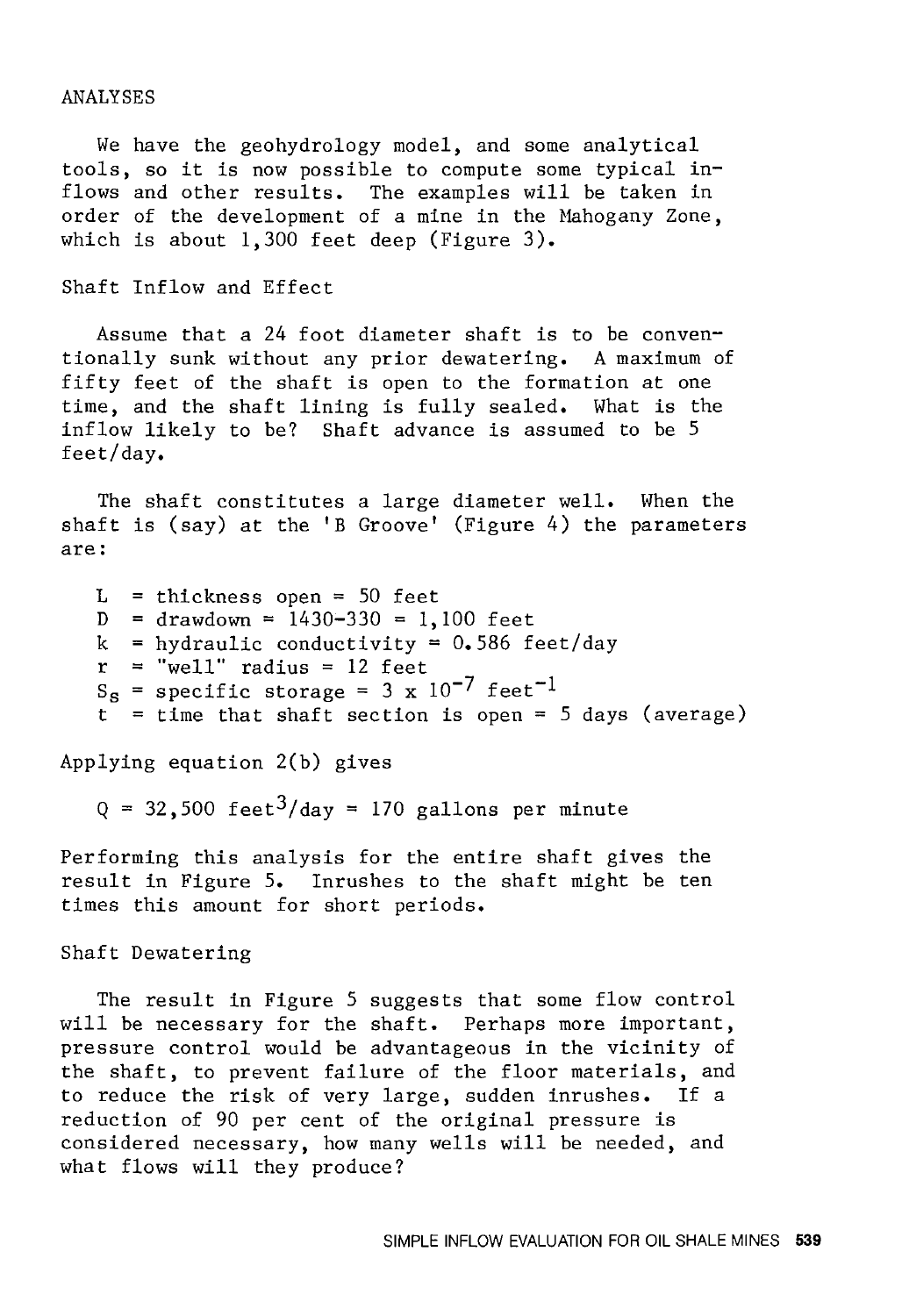

Figure  $5 -$  Average Flow To Shaft Without Dewatering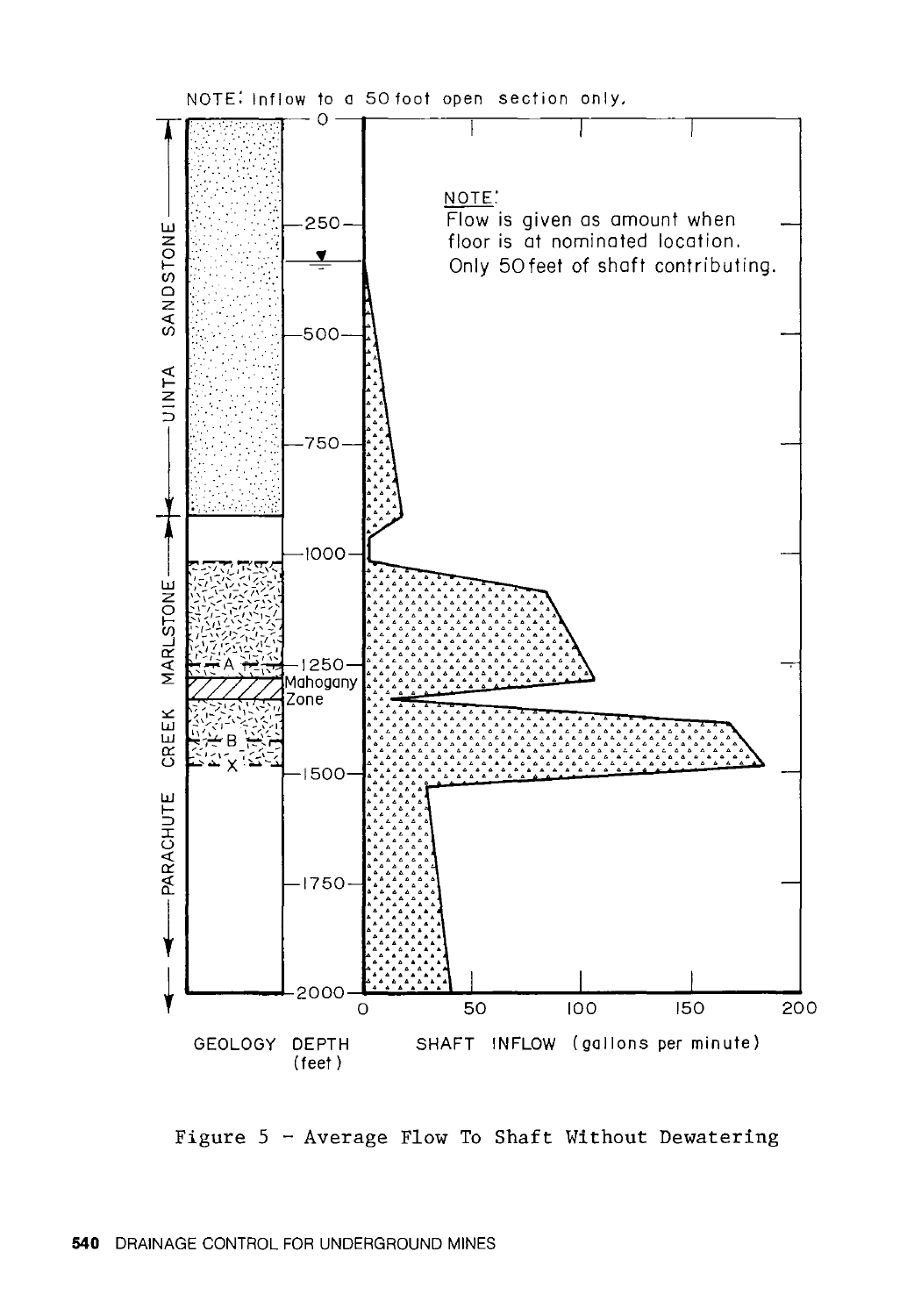By way of example, consider one fully drained well. The distance drawdown characteristic near the 'B' Groove is shown on Figure 6A. Applying this curve to drawdown at the shaft center, with dewatering wells located at 100 feet from the centerline (for blast protection) shows that a single well reduces the head about 52 per cent. A second well can be shown by superposition to reduce the head at the shaft by a further 20 per cent to 72 per cent, and so on as shown in Figure 6B. For 90 per cent reduction in head (the design requirement), about 6 wells are needed. Flow from each of these wells can be found by integrating the flow to a single well over its full depth, and taking 10 per cent of it, giving 70 gallons per minute per well (after 30 days). The wells would reduce the maximum steady flow to the shaft to about 20 gallons per minute. After dewatering, inrushes might be ten times that amount for short periods.

#### Underground Mine Inflow

Inflow to an unsubsided underground mine comes in this environment from two sources; horizontal flow along the strata disturbed by mining, and vertical flow from the roof. The general scheme of flow is shown in Figure 7. Each component can be relatively easily computed as follows.

Horizontal Flow. For inflow purposes the mine can be considered as a large well. Consider a two mile diameter mine extracting the Mahogany Zone, and with roof drains dewatering up to the 'A' Groove (Figure 3). In addition, it seems reasonable to assume that the stress relief in the floor will influence a thickness of the floor material equal to about half the roof span, or about 50 feet.

Flow could be computed asuming confined conditions, giving about 450 gallons per minute. However the significant vertical permeability of the model creates a situation where leakage is coming from the Uinta Sandstone. Accordingly, the conditions are leaky, with the following parameters:

|  | $k$ = average horizontal hydraulic conductivity of |
|--|----------------------------------------------------|
|  | $aquifer = .333 feet/day (average)$                |
|  | $k'$ = vertical hydraulic conductivity of roof     |
|  | material = $0.01$ feet/day (average)               |
|  | $L = a$ quifer thickness = 130 feet                |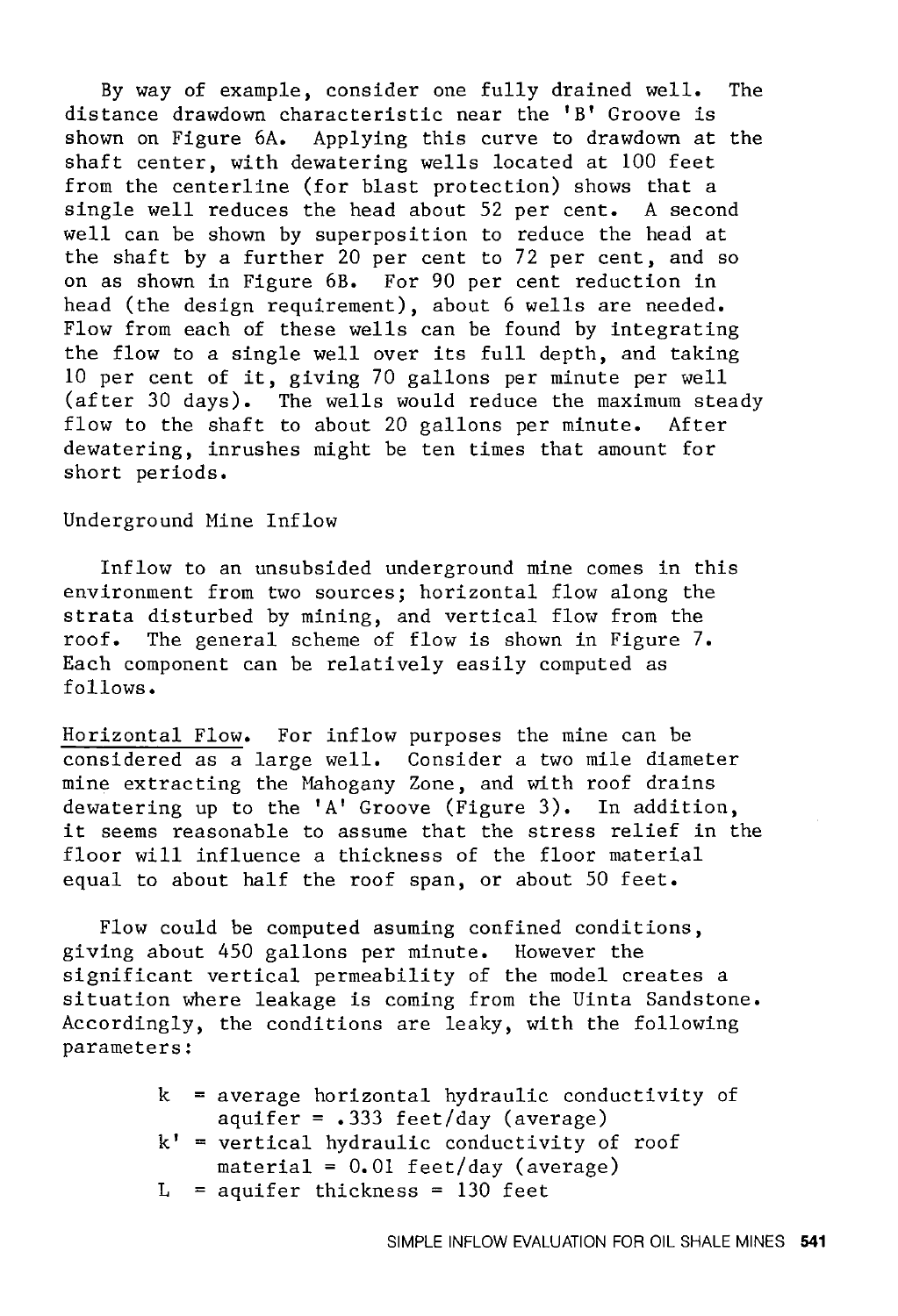NOTE: These curves are valid only for parameters given in Figure 4.



**A) DRAWDOWN AROUND A WELL AFTER 30 DAYS PUMPING.** 





Figure  $6$  - Shaft Dewatering Design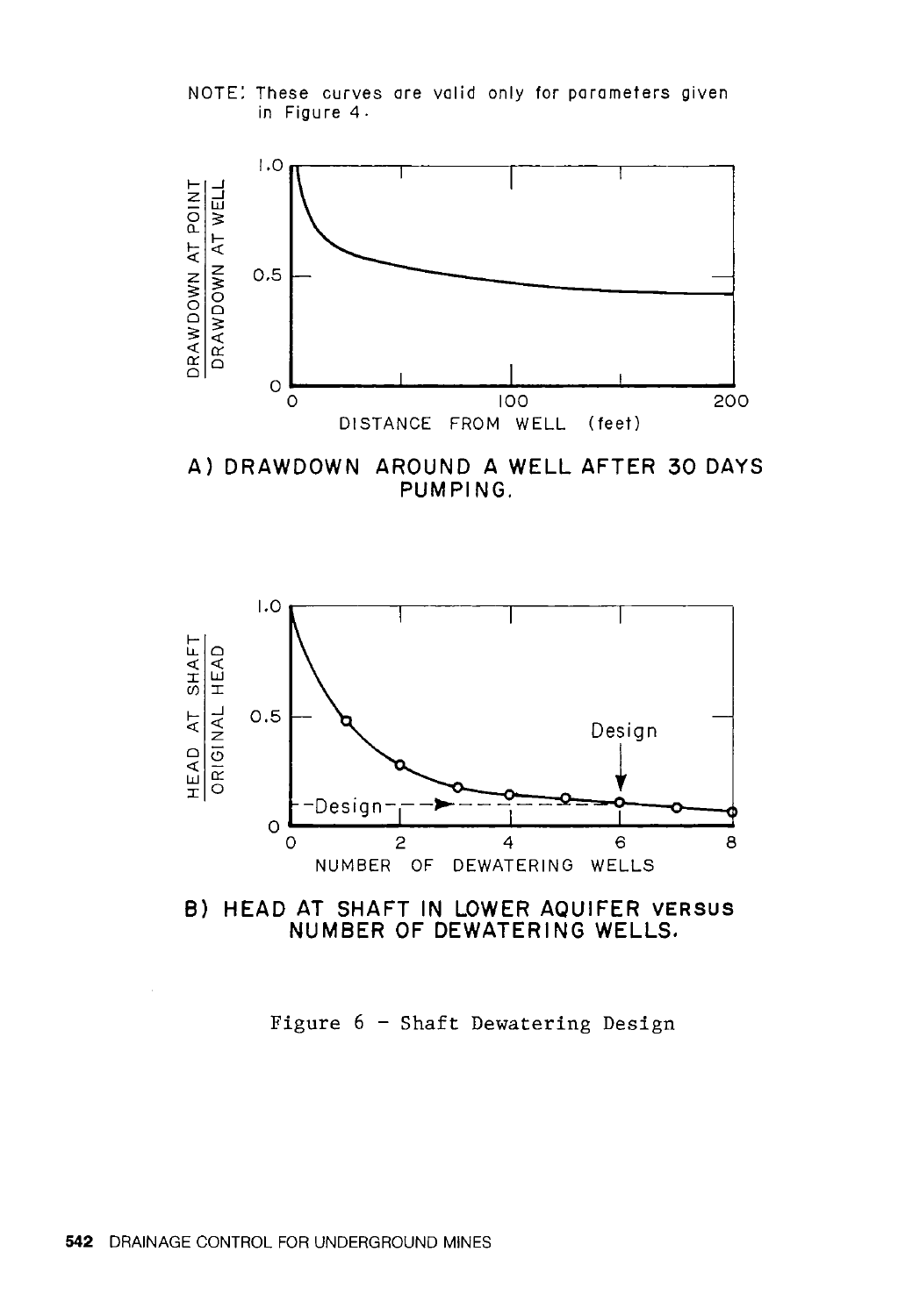

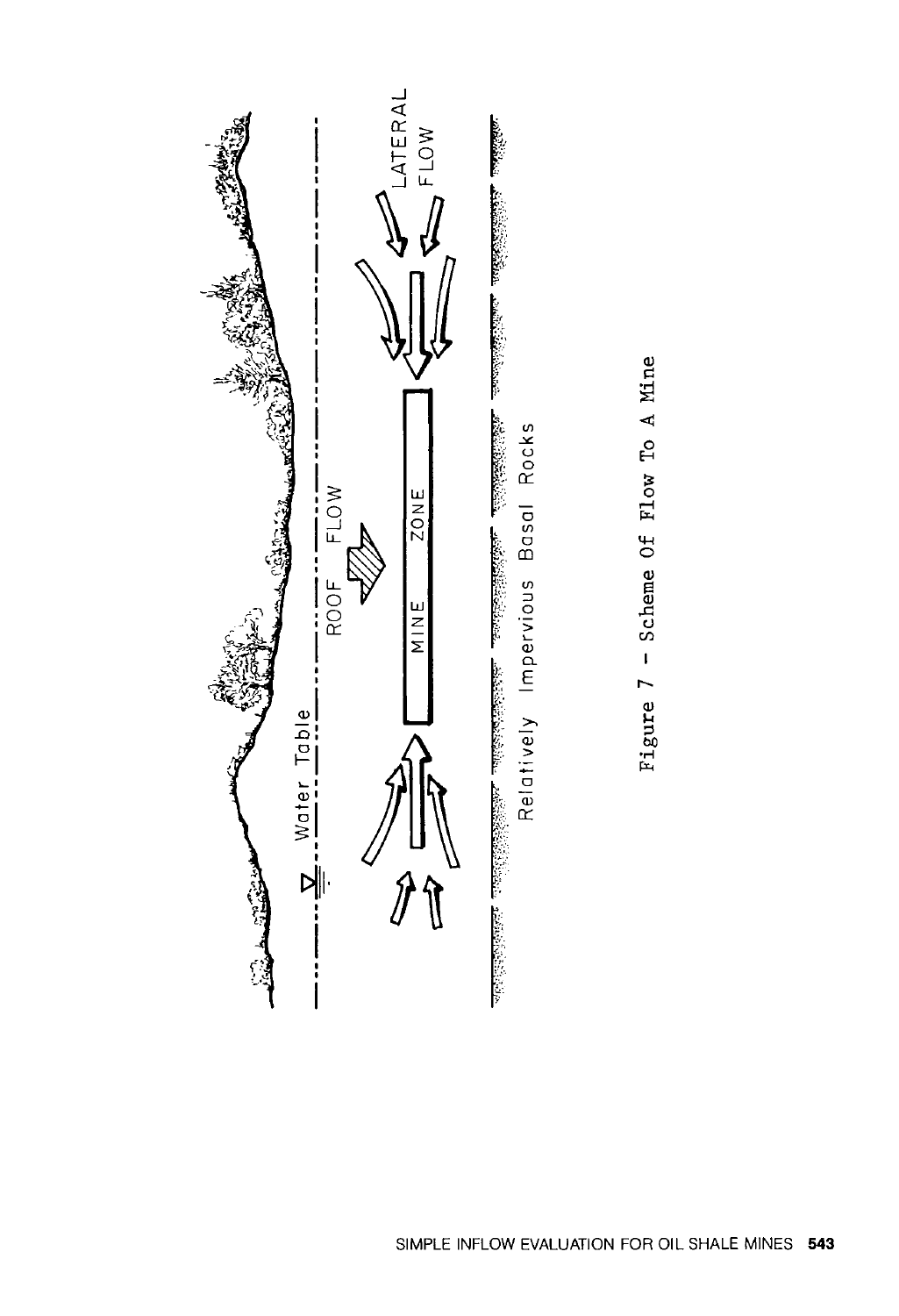$L'$  = aquitard thickness = 920 feet  $r_{w}$  = mine radius = 5,280 feet  $D =$  drawdown at mine = 975 feet (average)

Using Equation  $3(b)$  and Figure 1, for  $B = 1,995$  feet,

 $Q = 575,000$  feet<sup>3</sup>/day = 3,000 gallons per minute

Flow From Roof. The flow from the roof occurs under conditions of gravity drainage. Vertical hydraulic gradients are about equal to unity, and the water pressure above the mine approaches zero. While this is approximate, it becomes more true for mines whose extent is large compared with the depth below the water table. The vertical inflow can be computed using the following parameters:

> $k'$  = average vertical hydraulic conductivity to water table =  $0.01$  feet/day  $i = h$ ydraulic gradient = 1 approximately  $A =$  mine area = 3.14 square miles

Thus, using equation 1,

 $Q = 963,000 \text{ feet}^3/\text{day} = 5,000 \text{ gallons per}$ minute

This flow is proportional to the area of the mine, and originates from movement of the water table as a result of drainage.

Total Flow to the Mine. The total flow to the mine is therefore made up as follows:

| i. | Horizontal flow<br>ii. Roof flow | 3,000 gallons per minute<br>5,000 gallons per minute |
|----|----------------------------------|------------------------------------------------------|
|    | Total                            | 8,000 gallons per minute                             |

This is a modest flow by comparison with similarly sized mines in pervious media.

Impact of Drawdown

The simple equations and the model can be used to make a first cut at environmental impact of the mine. In the case under study the impact of drawdown is primarily as a result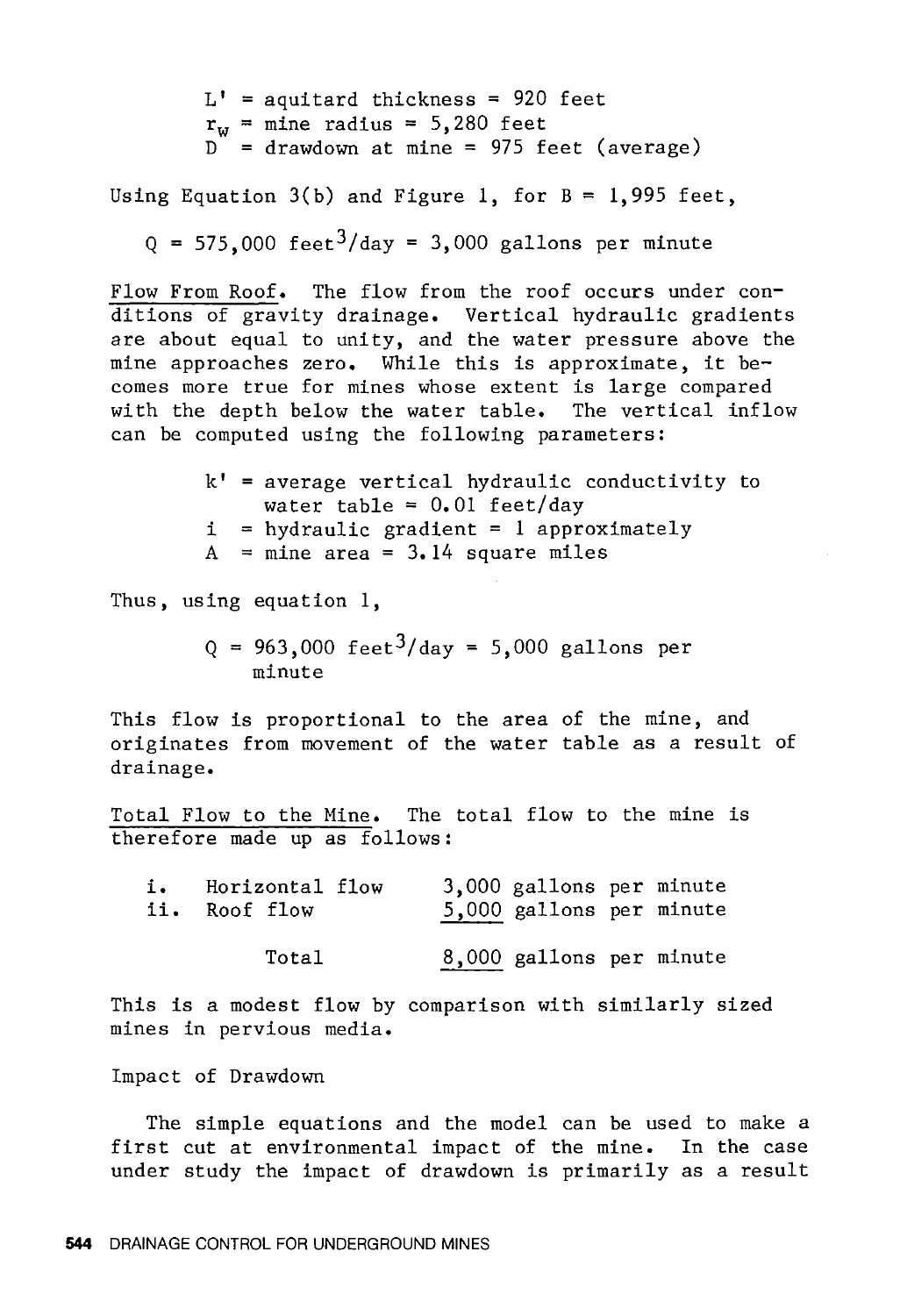of vertical seepage to the mine. The maximum rate of movement of the water table is found by evaluating the real rate of vertical seepage, which is given by:

$$
V_{\text{real}} = V_{\text{Darcy}} / n
$$

$$
= k' i / n
$$

As in the section on flow to the roof, we have

- $k'$  = vertical hydraulic conductivity = 0.01 feet/day (average)
- i vertical hydraulic gradient = 1 (average)
- n drainable porosity of Uinta Sandstone = 0.1 (Figure 4).

These parameters give

 $V_{\text{real}}$  = 40 feet/year

and at that rate it would take a minimum of fifteen years for the Uinta Sandstone to de-saturate over the mine itself.

The impact would spread out from the mine as the drainage took place. Perhaps the easiest way to get a feel for the maximum extent of this effect is to analyze the entire system as a two mile diameter well in an unconfined aquifer. Parameters are:

- $Q =$  flow = 8,000 gallons per minute = 1,500,000  $f$ eet<sup>3</sup>/day
- k average horizontal hydraulic conductivity= 0.164 feet/day
- $L$  $=$  total thickness  $=$  1,000 feet
- $n =$  drainable porosity = 0.1
- $S_S$  = effective specific storage =  $n/L = 10^{-4}$  $f$ eet $^{-1}$
- $r_w$  = radius of mine = 5,280 feet
- $t = time elapsed = 20 years = 7,300 days$

Using equation 2(b) gives that the 8,000 gallons per minute flow would cause a drawdown after 20 years of 700 feet at the edge of the mine, and that the cone of depression would not extend much beyond 2 miles from the edge of the mine. This result fits well with the vertical seepage result above. The impact of mine seepage on ground water levels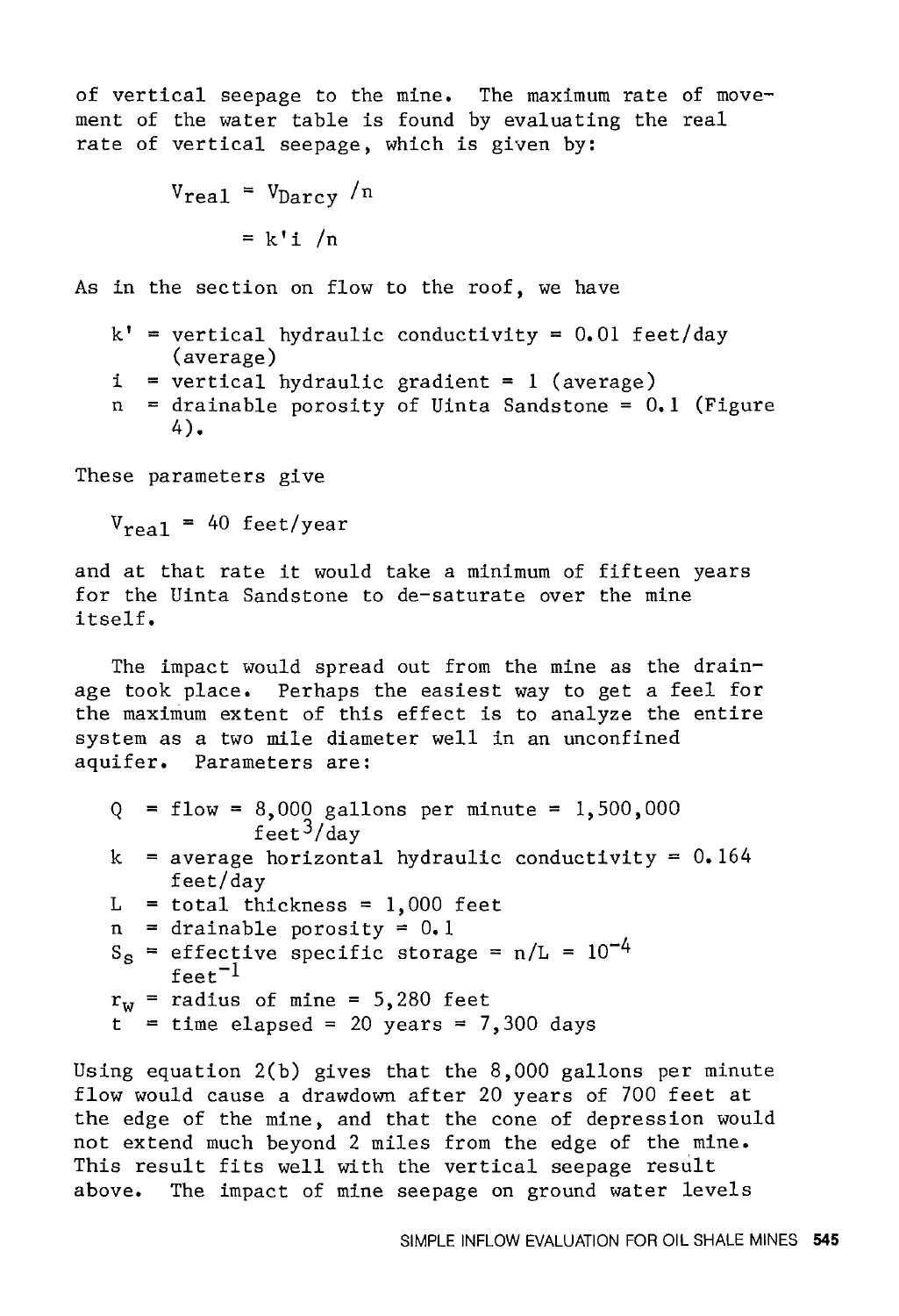would be substantial over the mine, but would rapidly diminish away from the mine.

It goes without saying that much better analyses of ground water depletion impact, both local and regional, are needed for full mine design. The above approach does, however, indicate the likely flavor of the end result. (For examples of basin-wide analyses see, Weeks et al (7) and Brown et al  $(6)$ ).

ACCURACY AND UNCERTAINTY IN THE RESULTS

How accurate are the above results? Or put another way; how much variability could there be in the answers? Uncertainty as to the results can arise from a number of sources:

- i. Inaccuracies introduced by the use of an idealized geohydrology model.
- ii. Inaccuracies introduced by the analytical evaluations performed with the model.
- iii. Uncertainties associated with the measurement of parameters for the model.

While the model and the analytical methods used in this paper are deliberately crude, most of the uncertainty in the final result derives from the parameters. This section briefly reviews the accuracy of some of the above evaluations.

Shaft Inflow Accuracy

Review of the analysis presented above shows that the variability of shaft inflow is mainly dependent upon the variability of the horizontal hydraulic conductivity.

There are three forms of variability of this parameter:

- i, It is variable on a macroscopic scale in the vertical direction, due to gross lithological changes. This variability is reasonably quantifiable and is presented on Figure 4.
- ii. It is variable laterally in the same lithologic unit. As an example, consider the results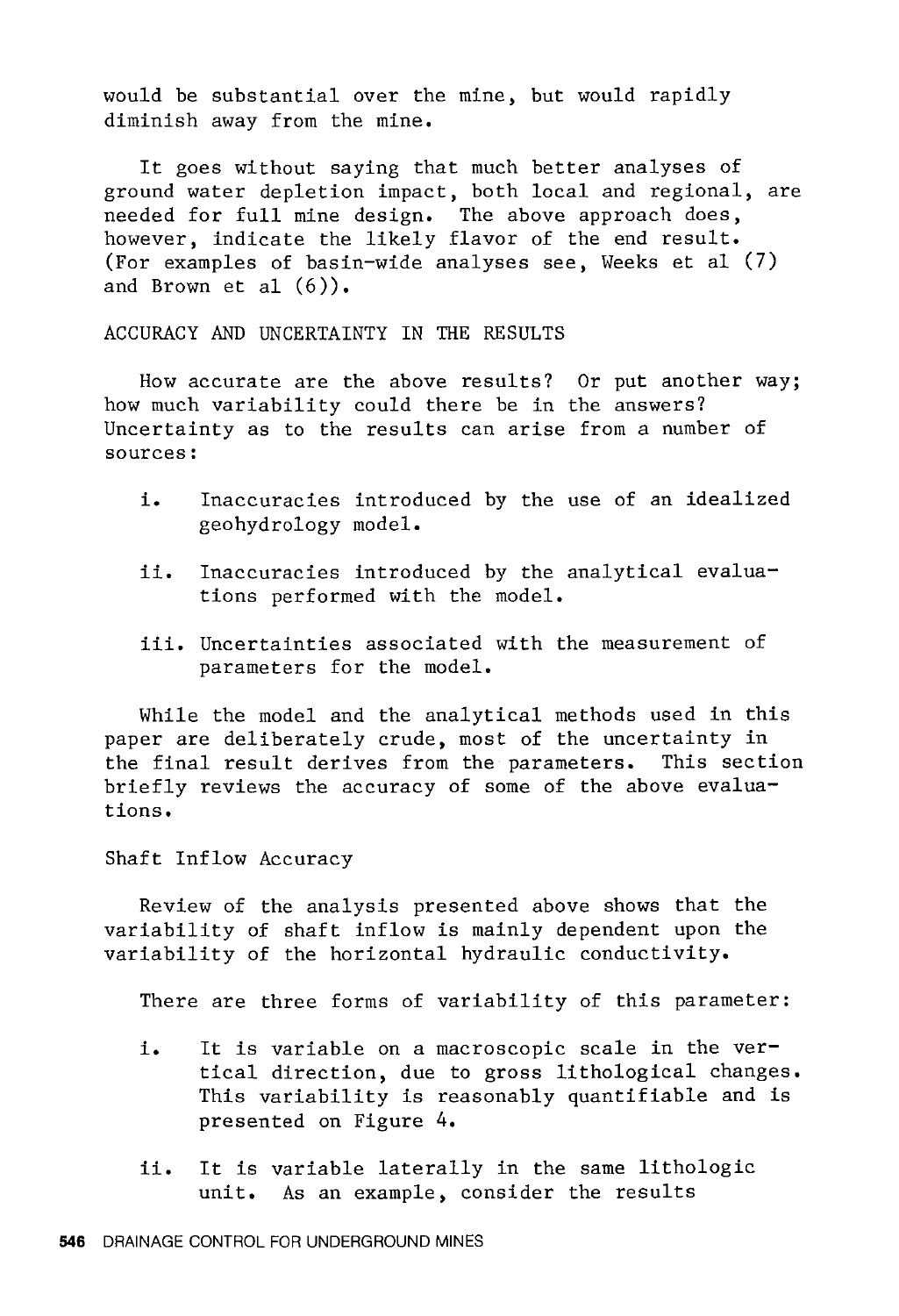presented in Figure 8, of tests of a highly permeable, confined unit at C-a Tract at 22 different locations. Depending on where a shaft happened to be located in this unit, there is a reasonable probability that the flow might be as little as 1/3 or as much as 3 times that expected at the median hydraulic conductivity.

iii. It is variable locally in the same lithologic unit. Due to the fractured nature of the medium, it would be reasonable to expect to find differences in inflow of perhaps an order of magnitude on a 50 foot sampling basis due to random intersection of major joint or fracture systems.

Thus the average flow to the shaft may vary, by perhaps a factor of five either way from the flows shown in Figure 5 and the flow at any given time may vary a factor of perhaps ten either side of this average, at least for short periods. For design purposes a carefully tested pilot hole on the centerline of the shaft can evaluate the expected average flow to good precision, but an allowance of a factor of something like five for inrushes should be made in these materials.

#### Mine Inf low

As is clear from the analysis, the mine inflow is an almost total function of vertical hydraulic conductivity. Figure 9 shows this dependence. Only three meaningful tests of this parameter are known to have been conducted in the Basin (Ref. 6, p. 114), all of them on the Mahogany Zone, which for this evaluation is not particularly useful. Thus the estimates given in Figure 4 are only order of magnitude estimates. We believe that they are close to the upper bound; the lower bound may be up to two orders of magnitude lower. Accordingly it might be reasonable to expect inflows in the range 1,000 gallons per minute to 10,000 gallons per minute. While this sounds like a huge range, it is probably about as good a prediction as can be obtained with anything but the most extensive (and expensive) testing program.

#### CONCLUSIONS

The conclusions of this paper are, I believe, straightforward: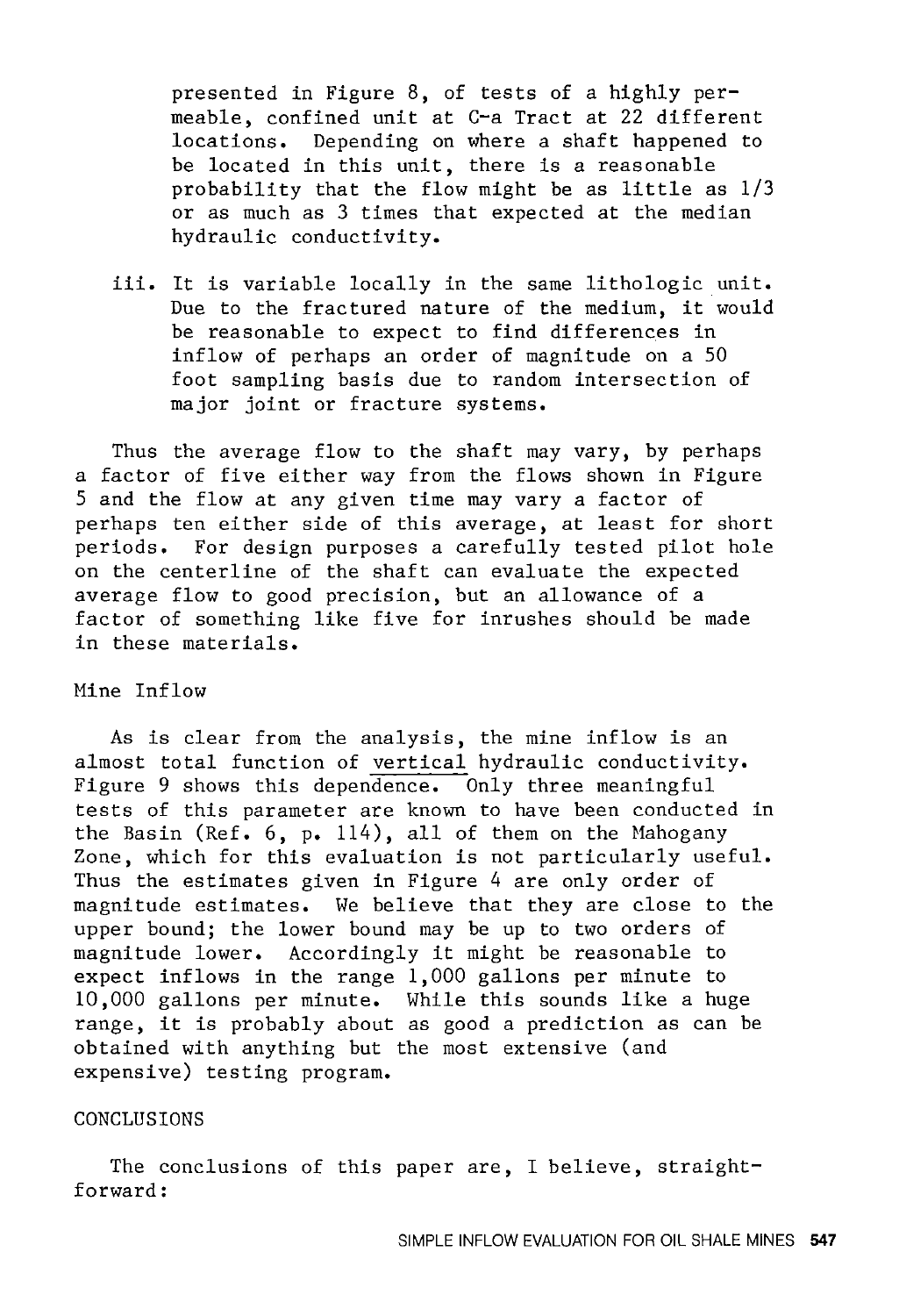

Data from Reference (8)

## Figure 8 - Horizontal Hydraulic Conductivity Results -Lower Aquifer, C-a Tract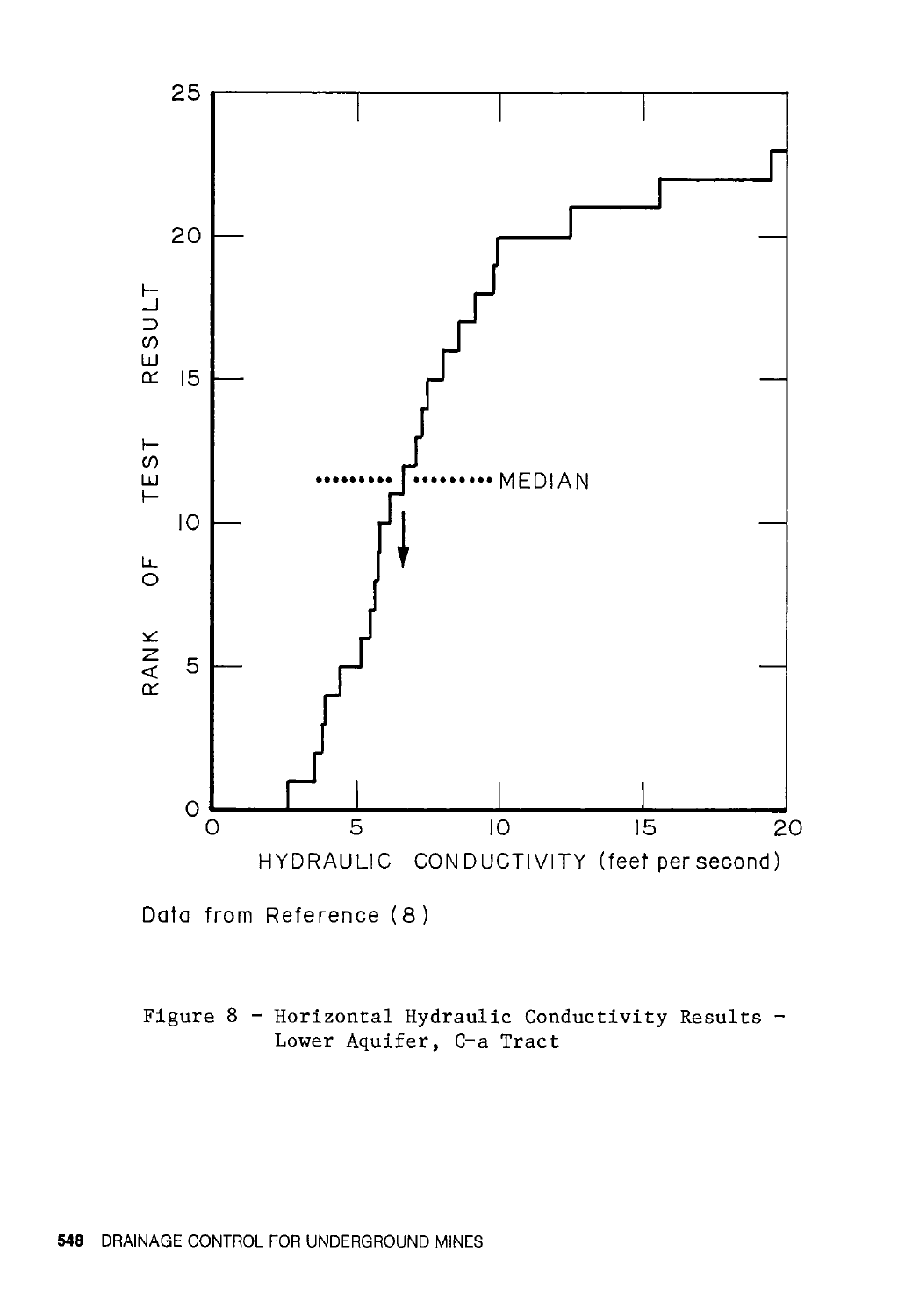#### NOTE:

For a 2 mile diameter mine in the Mahogany Zone with other parameters as shown in Figure 4.



Figure 9 - Relationship Between Inflow and Vertical Hydraulic Conductivity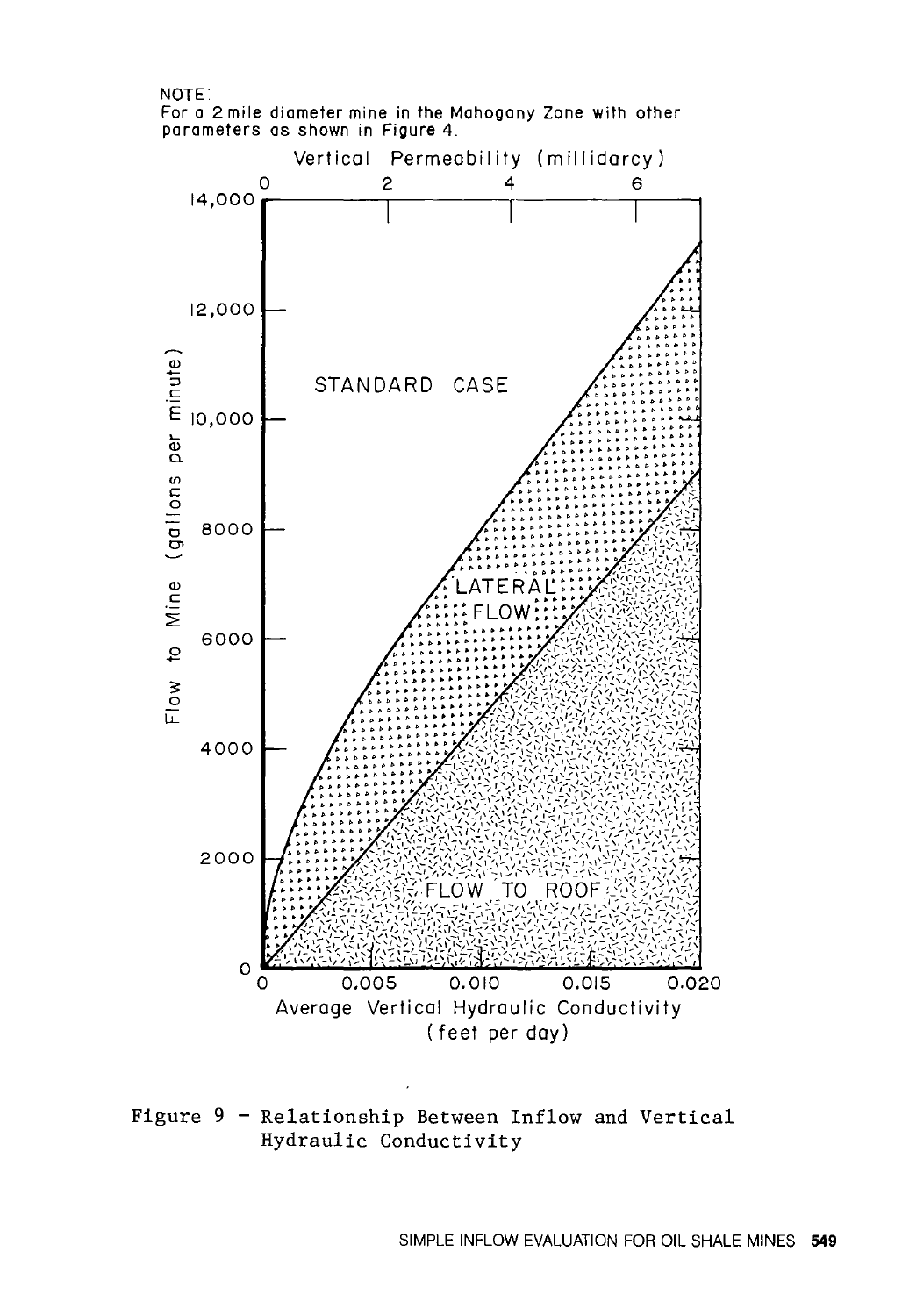- i. For oil shale geohydrology analysis, the use of simple models and simple analytical relationships produces results which are of a degree of accuracy which is appropriate to the accuracy of the parameters, and in general to the needs of mine planners.
- ii. Use of these simple model forces the analyst to recognize the major parameters influencing the results. This is of great value when an investigation program is being planned, as much money can be, and often has been wasted refining noncritical parameters.
- iii. An analysis of uncertainty is essential to this (or any) mining geohydrology study. The responsible engineer must not only produce a best estimate, but also an indication of the spread of possible results of actual mining.

The methods used in this paper are applicable to a wide range of mining geohydrology studies in sedimentary systems. I trust that the methods are of use to those whose responsibility it is to plan mining evaluations, as well as those whose profession is geohydrology.